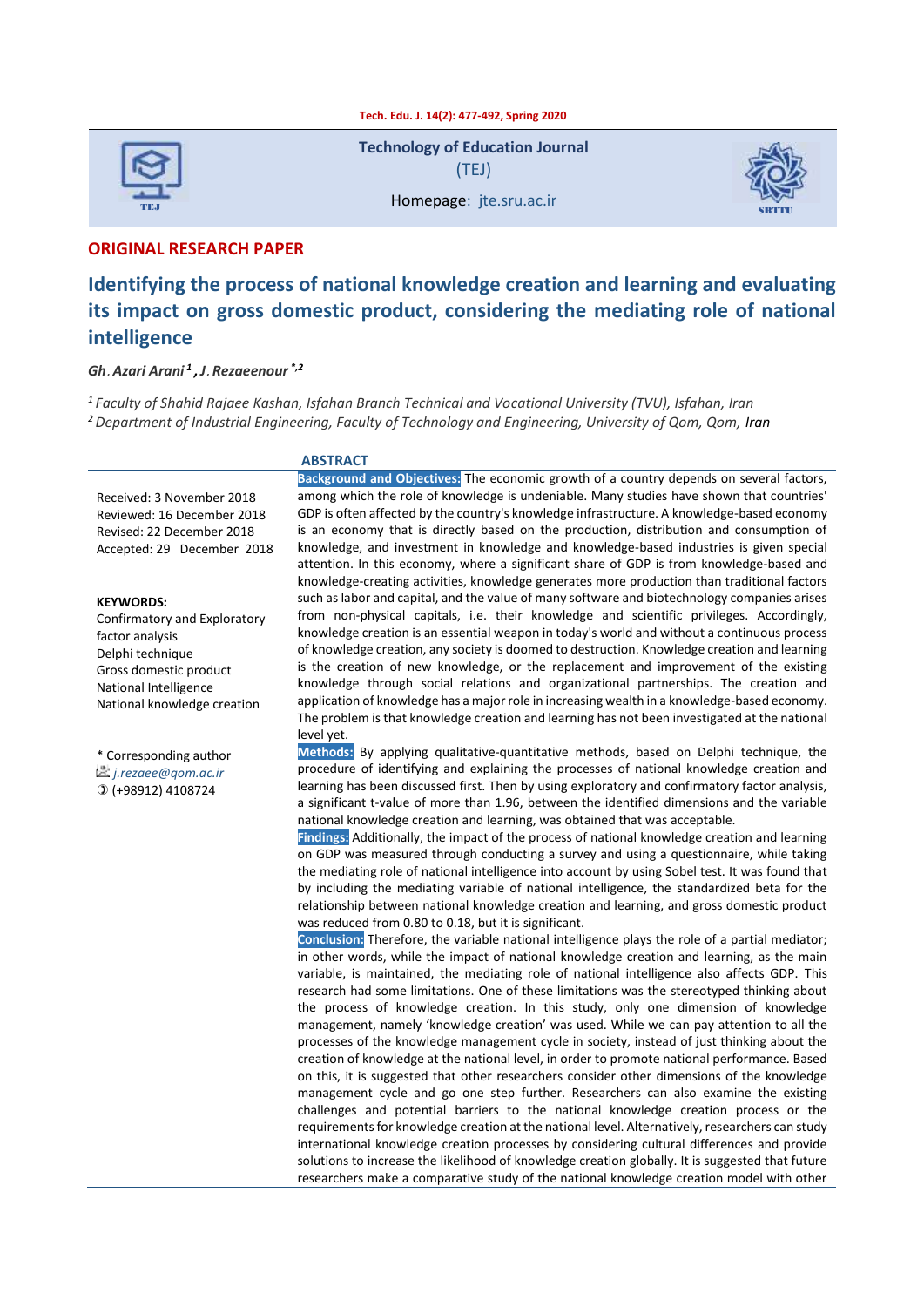models of measuring intellectual capital in the world and examine the strengths and weaknesses of each model and prioritize these models based on their applicability in similar countries. It is also suggested that researchers use fuzzy logic theory to make relative measurements of each of the constructs of the national knowledge creation process and conduct field and academic research in this regard. As another suggestion, researchers can conduct this research on a specific industry and compare its results with the results of this study.

| 6.                          |                          | <b>COLOR CARD AND</b><br>$\frac{1}{2} \left( \frac{1}{2} \right) \left( \frac{1}{2} \right) \left( \frac{1}{2} \right) \left( \frac{1}{2} \right)$<br><b>COLOR AND AND</b><br>--- |
|-----------------------------|--------------------------|-----------------------------------------------------------------------------------------------------------------------------------------------------------------------------------|
| <b>NUMBER OF REFERENCES</b> | <b>NUMBER OF FIGURES</b> | <b>NUMBER OF TABLES</b>                                                                                                                                                           |
| 78                          |                          | 16                                                                                                                                                                                |

# **شناسايی فرايند خلق و يادگیری دانش ملی و بررسی تاثیر آن بر تولید ناخالص داخلی با درنظر گرفتن نقش واسطه ای هوش ملی**

# قاسم آذریآرانی'، جلال رضائی نور\*\*'

1 دانشکده شهید رجایی کاشان، دانشکده فنی و حرفهای ایران، اصفهان، ایران 2 گروه مهندسی صنایع، دانشکده فنی و مهندسی، دانشگاه قم، قم، ایران

 **چکیده** 

| تاريخ دريافت: ١٢ آبان ١٣٩٧<br>تاریخ داوری: ۲۵ آذر ۱۳۹۷<br>تاریخ اصلاح: ۱ دی ۱۳۹۷<br>تاریخ پذیرش: ۸ دی ۱۳۹۷ | <mark>پیشینه و اهداف:</mark> رشد اقتصادی یک کشور وابسته به عوامل متعددی است که در این میان نقش دانش در آن غیر قابل<br>انکار مینماید. مطالعات بسیاری نشان داده است که تولید ناخالص داخلی کشورها در اغلب موارد تحت تأثیر زیرساختهای<br>دانشی یک کشور میباشد. اقتصاد دانش محور اقتصادی است که مستقیماً بر اساس تولید، توزیع و مصرف دانش شکل<br>گرفته باشد و سرمایهگذاری در دانش و صنایع دانش پایه مورد توجه خاص قرار گیرد. در این اقتصاد که سهم قابل توجهی<br>از تولید ناخالص داخلی از فعالیتهای مبتنی بر دانش و دانشآفرین است، دانش بیش از عوامل سنتی نظیر کار و سرمایه<br>موجب تولید میشود و ارزش بسیاری از شرکتهای نرم افزاری و فناوری زیستی، ناشی از سرمایههای غیر فیزیکی یعنی |
|------------------------------------------------------------------------------------------------------------|---------------------------------------------------------------------------------------------------------------------------------------------------------------------------------------------------------------------------------------------------------------------------------------------------------------------------------------------------------------------------------------------------------------------------------------------------------------------------------------------------------------------------------------------------------------------------------------------------------------------------------------------------------------------------------|
| واژگان کلیدی:<br>خلق و يادگيري دانش ملي                                                                    | دانش و امتیازات علمی آنها است. بر این اساس، خلق دانش یک سلاح ضروری در دنیای امروز بوده و بدون یک فرآیند<br>مستمر خلق دانش هر جامعهای محکوم به تباهی میباشد. خلق و یادگیری دانش، ایجاد دانش جدید یا جایگزینی و بهسازی                                                                                                                                                                                                                                                                                                                                                                                                                                                            |
| توليد ناخالص داخلى<br>هوش ملي<br>تکنیک دلفی                                                                | دانش موجود از طریق روابط اجتماعی و همکاریهای سازمانی است و ایجاد و بهرەبرداری از دانش، سهم عمدەای در ایجاد<br>ثروت در اقتصاد دانش،حور دارد. مسئله اینجاست که تاکنون به موضوع خلق و یادگیری دانش در سطح ملی پرداخته نشده                                                                                                                                                                                                                                                                                                                                                                                                                                                         |
| تحليل عاملي اكتشافي و تأييدي                                                                               | <mark>روشها:</mark> با استفاده از روش کیفی-کمی ابتدا با تکیه بر تکنیک اکتشافی دلفی به شناسایی و تبیین فرایندهای خلق و<br>یادگیری دانش ملی پرداخته شد. سپس با استفاده از تحلیل عاملی اکتشافی و تأییدی مقدار آماره تی بین ابعاد شناسایی                                                                                                                                                                                                                                                                                                                                                                                                                                           |
| * نويسنده مسئول<br>j.rezaee@qom.ac.ir<br>$.915 - F1.4Y5F$                                                  | شده و متغیر خلق و یادگیری دانش ملی معنادار و بزرگتر از ۱/۹۶ بهدست آمده و مورد تأیید قرار گرفتند.<br><mark>یافتهها:</mark> همچنین با تحقیق پیمایشی و استفاده از پرسشنامه، تأثیر فرایند خلق و یادگیری دانش ملی بر تولید ناخالص<br>داخلی با در نظر گرفتن نقش واسطهای هوش ملی با استفاده از آمون سوبل سنجیده و مشخص شد که با ورود متغیر<br>میانجیگر هوش ملی، بتای استاندارد برای رابطه بین خلق و یادگیری دانش ملی و تولید ناخالص داخلی از ۰/۸۰ به ۰/۸۸                                                                                                                                                                                                                              |
|                                                                                                            | كاهش يافته اما معنىدار مىباشد.<br><mark>نتیجه <i>گ</i>یری:</mark> بنابراین، نقش متغیر هوش ملی، میانجی <i>گ</i> ری جزئی اســت یعنی با حفظ تآثیر رابطهی متغیر اصــلی خلق و<br>یادگیری دانش ملی، اثر واسطهای هوش ملی نیز بر تولید ناخالص داخلی تأثیرگذار است. این پژوهش محدودیتهایی نیز                                                                                                                                                                                                                                                                                                                                                                                            |
|                                                                                                            | به همراه داشت. یکی از این محدودیتها تفکر کلیشهای در خصوص فرایند خلق دانش بود .در این پژوهش تنها از یکی از<br>ابعاد مدیریت دانش یعنی "خلق دانش" استفاده شد. در حالی که میتوان برای ارتقاء عملکرد ملی به جای این که تنها به<br>خلق دانش در سطح ملی بیندیشیم به کلیه فرایندهای چرخه مدیریت دانش در جامعه توجه داشته باشیم. بر این اساس<br>پیشنهاد میشود سایر محققین ابعاد دیگر چرخه مدیریت دانش را نیز در نظر گرفته و یک گام فراتر روند.                                                                                                                                                                                                                                           |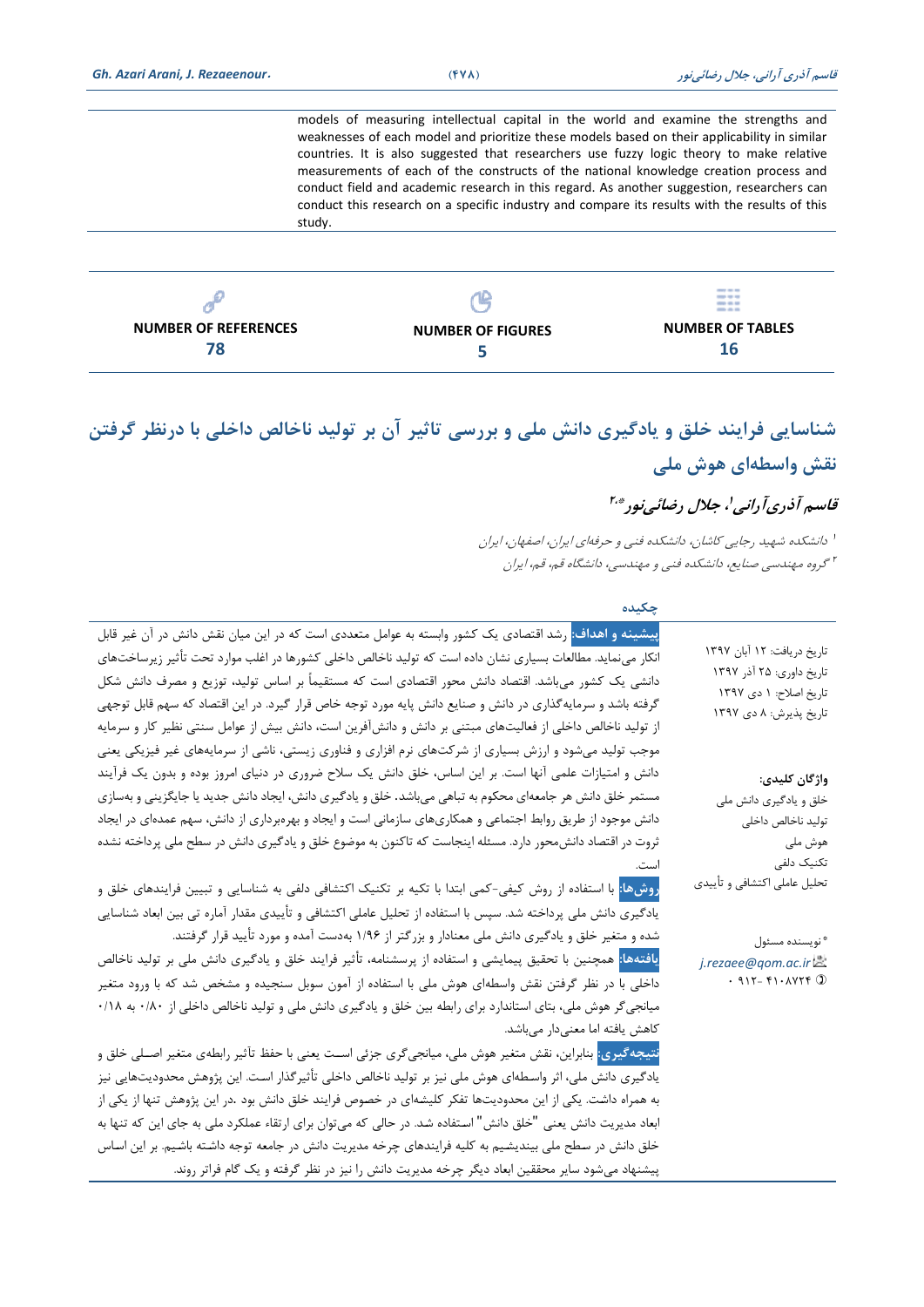همچنین محققان میتوانند خالشهای موجود و موانع بالقوه در فرایند خلق دانش ملی و یا الزامات خلق دانش را در سطح ملی مورد بررسی قرار دهند. بعنوان پیشنهادی دیگر، محققان میتوانند به بررسی فرایندهای خلق دانش در سطح بینالملل با در نظر گرفتن تفاوتهای فرهنگی پرداخته راهکارهایی برای افزایش احتمال خلق دانش در سطح جهانی ارائه دهند. پیشنهاد میشود محققان آتی به مقایسه تطبیقی مدل خلق دانش ملی با سایر مدلهای اندازهگیری سرمایهفکری در سطح جهان بپردازند و نقاط قوت و ضعف هر مدل را بررسی کرده و این مدلها را بر اساس کاربردپذیری آنها در کشورهای مشابه اولویتبندی کنند. همچنین پیشنهاد میشود پووهشگران با استفاده از نظریه منطق فازی به اندازهگیری نسبی هر یك از سازههای فرایند خلق دانش ملی پرداخته و در این رابطه تحقیقات میدانی و آکادمیك انجام شود. بعنوان پیشنهادی دیگر، محققان میتوانند این پووهش را روی یك صنعت خاص انجام داده و نتایج آن را با نتایج این مطالعه مقایسه کنند.

#### **مقدّمه**

از آنجا که تالش های رایج در زمینه مدیریت دانش و فرآیندهایی همچون اکتساب، سازماندهی، انتشار و کاربرد دانش منجر به بهبود کارائی سازمان ها و به تبع آن بهبود تولید ناخالص داخلی میگردد، فرآیند خلق دانش بعنوان کلید توسعه در جامعه مطرح است ]1[. رشد اقتصادی یك کشور وابسته به عوامل متعددی است که در این میان نقش دانش در آن غیر قابل انکار می نماید. مطالعات بسیاری نشان داده است که تولید ناخالص داخلی کشورها در اغلب موارد تحت تأثیر زیرساخت های دانشی یك کشور میباشد. اقتصاد دانش محور اقتصادی است که مستقیماً بر اساس تولید، توزیع و مصرف دانش شکل گرفته باشد و سرمایهگذاری در دانش و صنایع دانش پایه مورد توجه خاص قرار گیرد. در این اقتصاد که سهم قابل توجهی از تولید ناخالص داخلی از فعالیتهای مبتنی بر دانش و دانشآفرین است، دانش بیش از عوامل سنتی نظیر کار و سرمایه موجب تولید میشود و ارزش بسیاری از شرکتهای نرم افزاری و فناوری زیستی، ناشی از سرمایههای غیر فیزیکی یعنی دانش و امتیازات علمی آنها است. بر این اساس، خلق دانش یك سالح ضروری در دنیای امروز بوده و بدون یك فرآیند مستمر خلق دانش هر جامعه ای محکوم به تباهی میباشد ]2[. فرآیند خلق دانش مبتنی بر مدل نوناکاو تاکوخی بعنوان موضوعی که در ادبیات مدیریت دانش تاکنون بیشترین استناد را داشته است ]3[ تاکنون در تحقیقات و مقاالت مختلفی مورد استفاده قرار گرفته است. با توجه به اهمیت موضوع، نیاز است تحقیقات بیشتری صورت گرفته و توجه و تعمیق بیشتری به موضوع خلق دانش معطوف شود ]4[.

نوناکا و تاکوخی خلق دانش را در تعامل بین دانش صریح و دانش ضمنی دیدند ]5[. این مدل تمرکز خود را بر دو نوع دانش آشکار و پنهان مبذول داشته و به نحوه تبدیل آنها به یکدیگر توجه دارد. در این مدل پویا، نحوه استفاده و تبدیل این دو نوع از دانش و خگونگی مدیریت دانش در این رابطه بصورت حرکت مارپیچی)حلزونی( فرض شده است. دانش بواسطه ترکیب و اجتماعیسازی شناسایی می شود. بیرونی سازی و درونی سازی به اکتساب دانش کمک می کند.

تولید ناخالص داخلی یا GDP یکی از مقیاس های اندازهگیری در اقتصاد است. تولید ناخالص داخلی در برگیرنده ارزش مجموع کاالها و خدماتی است که معموالً یك سال، در یك کشور تولید میشود. منظور، کاال و خدماتی است که در انتهای زنجیر تولید قرار گرفتهاند و خود آنها برای

تولید و خدمات دیگر خریداری نمیشوند. در میان شاخص های اقتصاد کلان، تولید ناخالص داخلی از اهمیت ویژهای برخوردار است. زیرا نه تنها بهعنوان مهم ترین شاخص عملکرد اقتصادی در تجزیه و تحلیلها و ارزیابی ها مورد استفاده قرار می گیرد، بلکه بسیاری از دیگر اقالم کالن اقتصاد محصوالت جنبی محاسبه و برآورد آن محسوب میگردند. این تحقیق به دنبال ایجاد مدلی برای بررسی خلق دانش در سطح فراسازمانی و ملی است. از آن جا که تاکنون مولفههای خلق دانش در سطح ملی شناسایی نشده است، الزم است ابتدا به دنبال شناسایی ابعاد خلق دانش ملی با روش های کیفی و استفاده از نظر خبرگان این حوزه باشیم و سپس در نظر است که تاثیر هر یك از زیرفرآیندهای شناسایی شده خلق دانش ملی بر تولید ناخالص داخلی بررسی شود که در این بین نقش واسطه ای هوش ملی نیز تحت بررسی خواهد بود. از این رو اهداف تحقیق را میتوان به صورت موردی این گونه بیان کرد: o شناسایی ابعاد و مؤلفههای فرایند خلق دانش ملی o بررسی تأثیر فرایند خلق دانش ملی بر تولید ناخالص داخلی o بررسی نقش میانجی هوش ملی بر رابطه بین خلق دانش ملی و تولید ناخالص داخلی

## **مبانی نظری و پیشینه تحقیق**

ارتباط بین خلق دانش ملی و تولید ناخالص داخلی استبان و همکاران در پووهش خود رویکردی جدید با شاخص بینالمللی سرمایه انسانی اتخاذ کردند که ابعاد کمّی و کیفی این مفهوم را با محاسبه ساعات کاری مرتبط با بهره وری بر مبنای تفاوت های تحصیلی و تفاوت در مهارتها و دانش موجود در کشورهای مختلف در نظر میگیرد. در این مقاله همچنین رابطه علت و معلولی بین شاخص جدید با تولید ناخالص داخلی و نیز با نوآوری بررسی شده است. در نهایت مشخص شد که این شاخص خندبعدی دارای ارتباط علت و معلولی با تولید ناخالص داخلی و نوآوری است که پیش تر با شاخص های سنتی)مثل نرخ ثبت نام ناخالص در دورههای راهنمایی و متوسطه( مشخص نمیشد ]6[. گیولیونی به بررسی پویایی های تولید ناخالص داخلی بواسطه عواملی پرداخته است که ساختار اقتصاد را اصالح میکنند. این عوامل با ورود کارخانجات جدید و نوآوری در محصوالت ظهور کردند. نتایج حاصل از این مطالعه به این صورت بود که -1 نوآوری نقش اساسی دارد. ۲- اعتبار در حمایت از فرایند نواوری دخیل است.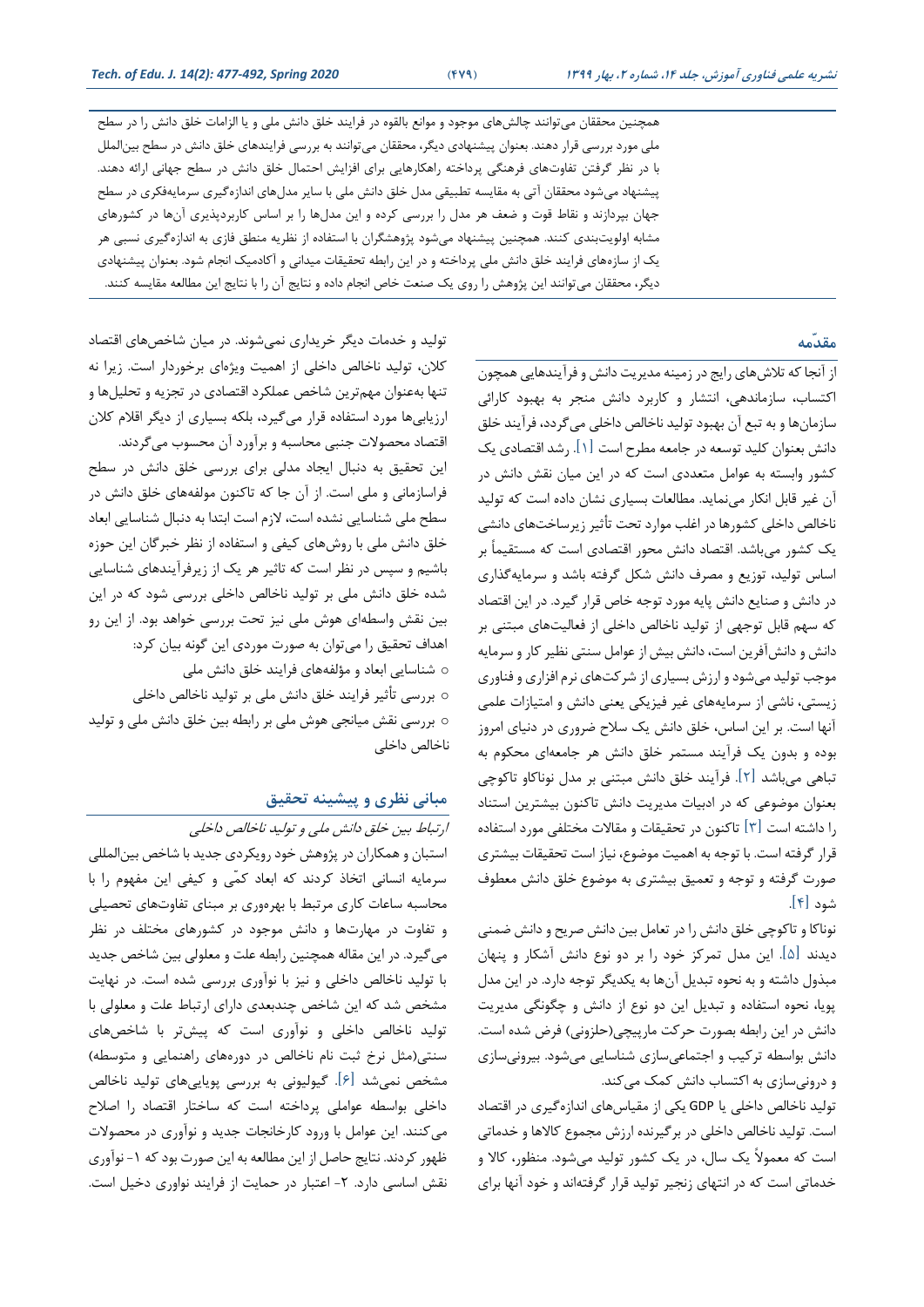-3 نوآوری تا حدی صنایع قدیمی را منحط میکند و -4 بدون نوآوری سیستم به تدریج با وضعیت سکون مواجه خواهد شد ]7[. نوآوری عامل مهم ولی چالش برانگیزی برای ایجاد و حفظ مزیت رقابتی بشمار میرود. شاخص نوآوری جهانی کمك می کند تا که محیطی داشته باشیم که در آن فاکتورهای مرتبط با نوآوری مرتباً ارزیابی میشوند و ابزاری کلیدی برای پاالیش سیاست های نوآورانه بهدست می آید. راجپوت، خانا و اوبرو با بررسی پدیدارشناختی به دنبال روندهای قبلی و فعلی نوآوری در فناوری در 4 کشور در حال توسعه برزیل، روسیه، هند و خین پرداخته و با رویکرد استقرایی به نتیجه رسیده است. در این پووهش به این موضوع پرداخته شده که خگونه این کشورها دانش فناوری را برای ایجاد اقتصاد نوآور به کار گرفتهاند و روابط متقابل بین تولید ناخالص داخلی

و شاخص نوآوری جهانی مورد بحث و بررسی قرار گرفته است ]8[. دتویلر در پووهش خود به ایجاد مدلی برای مدیریت مالی و متغیرهای موقعیتی پرداخته است. در این مقاله ارتباطات و تفاوتهای زیادی برای 4 سازمان با ویوگیهای متفاوت از نظر موقعیت تکی و خندگانه و نیز تولید ناخالص داخلی کم و زیاد که تحت عنوان رونق و رکود اقتصادی است در نظر گرفته شد. انتظار می رود دانش و نحوه تصمیمگیری در خصوص موقعیتیابی و رفتار مدیریت مالی در طول نوسانات تولید ناخالص داخلی بهتر باشد ]9[. شهاتا اعالم میکند سیستم های مدیریت دانش به مدیران کمك میکنند که فرایندهای کاری، تصمیمات مدیریتی و به دنبال آن عملکرد سازمان را بهبود بخشند. این مقاله مجموعه ای از نتایج را برای مدیران نشان می دهد که در بازارهای نوظهور و جدید مورد استفاده قرار می گیرد. همچنین رویکردها و نقطه نظرات مدیران کلیدی در صنایع دانش محور را نشان میدهد که در دو دهه اخیر تأثیرات مثبتی بر تولید ناخالص داخلی داشته است. لذا با توجه به ادبیات تحقیق این فرض حاکم است که دانش و نوآوری بر تولید ناخالص داخلی تأثیرگذار هستند ]10[ . در نتیجه میتوان گزاره منطقی زیر را بعنوان فرضیه اول تحقیق ارائه داد:

فرضیه :1 بین خلق دانش ملی و تولید ناخالص داخلی ارتباط معناداری وجود دارد.

### ارتباط بین خلق دانش و هوش ملی

در تحقیقات اخیر هوش به عنوان عنصری که بر خلق دانش تاثیرگذار است، توجه بسیاری از محققان را به خود جلب کرده است ]11[. منظور از هوش سازمانی، توانایی سازمان در استفاده از دانش افراد بر ای هماهنگ کردن راهبردها و فنون اثربخش در واکنش نسبت به تغییرات غیر منتظره است ]12[. در جهان پیچیده امروز جایی که تنها دانش و اطالعات میتوانند موانع پیشرفت را از بین ببرند، واضح است که قدرت سازمان ها در شکلدهی موضوعات مدیریت دانش عامل کلیدی در افزایش هوش ملی است ]13[. هوش ملی، به عنوان تلفیق داراییهای دانشی و مهارت سازمان ها شناسایی میشود. داراییهای هر سازمانی که حاکی از هوش آن سازمان میباشند، قابل اداره بوده و میتوان برای

فعالیتهای مطلوب در سطح جامعه از آنها بهره گرفت. تبدیل داراییهای ملی به فعالیتهای ملی میتواند در قالب بکارگیری سرمایه فکری در فعالیتهای سازمانها مورد توجه قرار گیرد. توجه به سرمایههای فکری و تلفیق داراییهای سازمان های مختلف که شکل دهنده هوش ملی هستند میتواند فرصتی برای خلق دانش جدید در سطح ملی فراهم آورد ]14[. ستاری قهفرخی در مطالعهای به بررسی رابطه بین زیرسیستمهای مدیریت دانش در سازمان یادگیرنده و هوش سازمانی پرداخته که نتایج پووهش حاکی از رابطه مثبت بین همه مولفه های هوش سازمانی و زیرسیستم مدیریت دانش بود ]15[. مرجانی و عربی به مطالعه ارتباط بین هوش سازمان ها و مدیریت دانش در دپارتمان اقتصادی بانك مرکزی ایران پرداختند که نتایج آن حاکی از ارتباط مثبت و معنادار بین مولفههای هوش سازمانی و مدیریت دانش بود ]16[. در این تحقیق قصد داریم که در ابعاد بزرگتر، هوش سازمانی را در قالب هوش ملی در نظر بگیریم. لذا می توان گفت:

فرضیه ٢: بین خلق دانش ملی و هوش ملی ارتباط معنادار وجود دارد.

ارتباط هوش ملی و تولید ناخالص داخلی

هوش در سطح ملی، میتواند توانایی شناختی و تولید ناخالص داخلی را افزایش دهد. بخصوص در کشورهایی که به راه حل و عقیدههای جدید و تحمل عقیده مخالف و تعصب پایین بها می دهند ]17[. تحقیقات زیادی نشان دهنده وجود رابطه مثبت بین تولید ناخالص داخلی و هوش ملی است. شواهد نشان می دهد که هوشی ملی رفتارهای شهروندان یك کشور را پیشبینی میکند.این رفتار به نوبه خود، بطور مستقیم بر مسائل مهم اجتماعی تاثیر میگذارد ]18[. بورهان و همکارانش در مقاله ای با تکیه بر نظریه خودشکوفایی بیان کردند که افراد زمانی بر انگیزههای خود تمرکز می کنند که نیازهای اساسی آن ها برآورده شده باشد. ادبیات اقتصاد معاصر نشان میدهد که متوسط هوش ملی قوی ترین شاخص بر ای افزایش بهره وری اقتصادی جوامع است. نقش نیازهای اساسی و روانی)بعنوان مثال، امید به زندگی، رضایت از زندگی، و ثبات سیاسی) به عنوان تعدیل گر رابطه بین هوش ملی و تولید ناخالص داخلی در 118 کشور مورد بررسی قرار گرفته و نتایج حاکی از آن است که اثرات مستقل هوش ملی، امید به زندگی، ثبات سیاسی و رضایت از زندگی بر نرخ رشد اقتصادی به طور معنیداری مثبت است ]19[. ونهانن در پووهش خود به ارزیابی و تشریح ارتباط بین داراییهای ملی و سایر شرایط اجتماعی با هوش ملی پرداخته است. با توجه به مطالعات تطبیقی صورت گرفته از سال ،2001 نتایج حاکی از این است که همه انواع تفاوت های قابل اندازه گیری در سطح ملی بطور متوسط یا نسبتاً زیاد با هوش ملی در ارتباط هستند ]20[. مینزبرگ در مقاله خود به بررسی تأثیر هوش ملی بر ۱- رشد اقتصادی و سطح درآمد ملی و ۲-توزیع درآمد در کشور پرداخته است. نتایج این تحقیق حاکی از این است که هوش ملی باال نه تنها با رشد اقتصادی و سرانه تولید ناخالص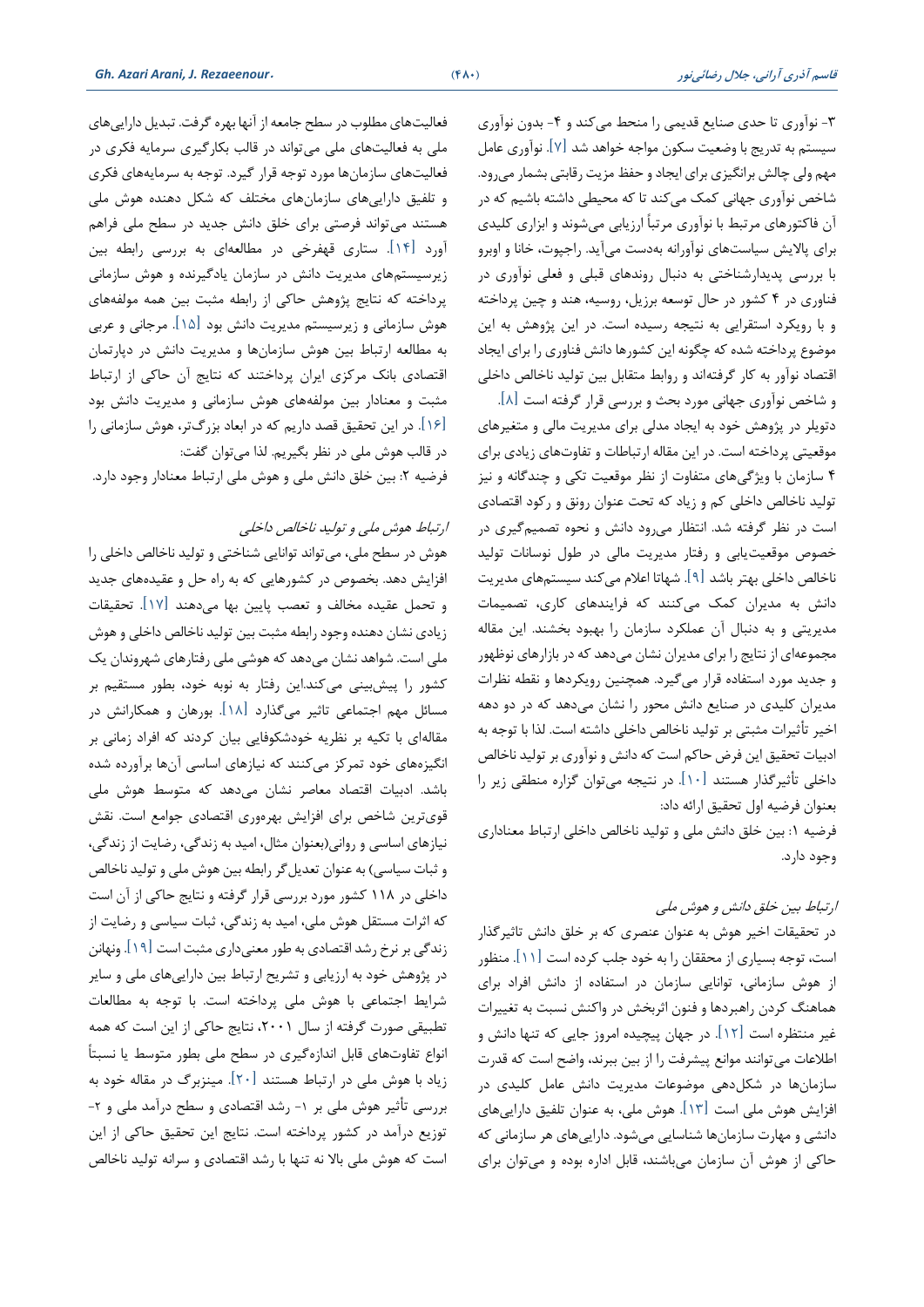داخلی در ارتباط است بلکه ارتباط مستقیم با توزیع عادالنه درآمد دارد ]21[. ریندرمن نشان داد که توانایی شناختی، منتهی به افزایش ثروت شده و بر این اساس داشتن افرادی با توانایی شناختی باال بسیار مفید خواهد بود زیرا که منجر به رشد علمی و فنی خواهد بود و بر کیفیت نهادهای اقتصادی تأثیر زیادی دارد ] 22[. زاجنکووسکی، استورالرسکی، و مینزبرگ در مقاله خود بر رابطه بین سرانه تولید ناخالص داخلی و متوسط هوش ملی یك کشور تمرکز کرده و به این نتیجه رسیدند که هوش ملی یك شاخص قوی برای تخمین میزان تولید ناخالص داخلی است. با این حال، دیگر متغیرها نظیر گشودگی، آزادی یا دموکراسی و اقتصاد آزاد به عنوان متغیرهای تعدیلگر نقش مثبتی در این رابطه داشتهاند [۲۳]. پژوهش کارل نشان داد که ضریب هوشی مقامات محلی رابطه مثبتی با شاخص سالمت، وضعیت اجتماعی، اقتصادی و فعالیت صنعتی سطح سوم داشته و رابطه منفی با شاخص ناتوانی و بیکاری دارد ]24[. هافر در تحقیقات خود نشان میدهد که افرادی با هوش باالتر نسبت به دیگر افراد پس انداز بیشتری دارند. مطالعات در سطح کلان حاکی از این است که کشورهایی با متوسط بهره هوشی باالتر نیز پس انداز بیشتری نسبت به دیگر کشورها دارند. نتایج حاکی از این است که هوش ملی شاخص مناسبی برای تخمین توسعه مالی کشورهاست ]25[. در نتیجه میتوان فرضیه زیر را در نظر گرفت:

فرضیه ٣: بین هوش ملی و تولید ناخالص داخلی ارتباط معنادار وجود دارد.

میتوان شاخص های مرتبط با هر یك از مؤلفه های هوش ملی، خلق دانش سازمانی و تولید ناخالص داخلی را بصورت خالصه در جدول شماره 1 مشاهده کرد.

پس از مرور ادبیات، مشخص شد که در تحقیقات مرتبط فرایند خلق دانش، این فرایند در سطح ملی بررسی نشده و صرفاً در سطح سازمانی و فراسازمانی به آن پرداخته شده است. در این تحقیق به پشتوانه روش های کیفی به دنبال شناسایی ابعاد خلق دانش در سطح ملی خواهیم بود. در تحقیقات قبلی اهمیت فرآیندهای خلق دانش ملی بر تولید ناخالص داخلی بررسی نشده است و در این تحقیق درصددیم تأثیر فرآیندهای خلق دانش ملی را بر تولید ناخالص داخلی تعیین کنیم و در این رابطه نقش واسطه ای هوش ملی نیز در نظر گرفته خواهد شد. آنچه از مرور ادبیات حاصل شده است این است که در مقاالت متعدد به بررسی مدیریت دانش بر تولید ناخالص داخلی یا ویوگیهای اقتصاد دانش بنیان پرداخته شده ولی به طور خاص تأثیر خلق و یادگیری دانش در سطح ملی بر تولید ناخالص داخلی مورد بررسی قرار نگرفته است. همچنین با توجه به مرور ادبیات این نتیجه حاصل شده که تا کنون نقش میانجی هوش ملی بر رابطه بین خلق دانش ملی و تولید ناخالص داخلی مورد بررسی قرار نگرفته است و از این حیث میتوان به شکاف مطالعاتی این مقاله تأکید داشت که الزم است به آن پرداخته شود.

| جدول ١: فهرست شاخص۵مای ادبیات تحقیق                    |
|--------------------------------------------------------|
| Table 1: The list of indicators from literature review |

|                                 | Indicators                             | References                                                                                  |  |  |
|---------------------------------|----------------------------------------|---------------------------------------------------------------------------------------------|--|--|
|                                 | Socialization                          | $[26]$ $[27]$ $[28]$                                                                        |  |  |
| Organizational and              | Externalization                        | $[29]$ $[30]$ $[31]$ $[32]$ $[16]$                                                          |  |  |
| Ultra-organization<br>knowledge | Combination                            | $[6]$ $[7]$ $[33]$ $[34]$ $[35]$ $[36]$ $[37]$                                              |  |  |
| creation                        | Internalization                        | . [40] [38] [38] [39] [40] [8]<br>$[41]$ $[42]$ $[43]$                                      |  |  |
|                                 | Personal<br>consumption<br>expenditure | [44] [19] [04] [01] [8] [7] [6]                                                             |  |  |
| <b>Gross Domestic</b>           | Gross<br>investment                    | $[44]$ $[45]$ $[46]$ $[47]$                                                                 |  |  |
| Product (GDP)                   | Export, Import                         | [50] (50] [47] [46] (49] .[48] [22]<br>$[10]$ : [40] (44] (51] (52]                         |  |  |
|                                 | Government<br>expenditure              | [56] (55] (54] (54] [54] [44]                                                               |  |  |
|                                 | Emotional<br>intelligence              | ؛ [20]؛ [44]؛ [58]؛ [19] ؛ [57]؛<br>$[59]$ $[60]$ $[61]$ $[62]$ $[63]$                      |  |  |
|                                 | Social<br>intelligence                 | . [69] [68] [67] [67] [68] [69] [64]<br>$[70]$ $[71]$ $[72]$ $[73]$                         |  |  |
| National<br>intelligence        | Spiritual<br>intelligence              | ؛ [54]؛ [24]؛ [53]؛ [66]؛ [44]؛ [74]<br>$[69]$ $[23]$                                       |  |  |
|                                 | Cultural<br>intelligence               | $[32]$ $[63]$ $[44]$ $[60]$ $[61]$ $[62]$ $[63]$<br>$[16] \cdot [19] \cdot [20] \cdot [21]$ |  |  |
|                                 | Competitive<br>intelligence            | ؛ [57]؛ [75]؛ [73]؛ [72]؛ [54]؛ [24]<br>$[58]$ [59] $[61]$ [62] [76] [63]                   |  |  |
|                                 | individual<br>intelligence             | ؛ [71]؛ [19]؛ [44]؛ [73]؛ [72]؛ [19]<br>$[23] \cdot [48] \cdot [23]$                        |  |  |

## **روش تحقیق**

از آن جا که تاکنون مولفه های خلق و یادگیری دانش ملی شناسایی نشده اند، الزم است ابتدا ابعاد خلق و یادگیری دانش ملی بواسطه روش های کیفی و استفاده از نظر خبرگان شناسایی شود و سپس بوسیله تحقیق پیمایشی تاثیر هر یك از زیرفرآیندهای شناسایی شده خلق دانش ملی بر تولید ناخالص داخلی بررسی شود. تاکنون ابعاد مختلف فرایند خلق دانش ملی شناسایی نشده و موارد استخراج شده صرفا ابعاد فراسازمانی بوده اند. به منظور شناسایی سازههای خلق دانش ملی از تکنیك دلفی و نظر خبرگان استفاده شد. تکنیك دلفی عبارت است از روشی برای ساختاردهی یك فرایند ارتباط گروهی به نحویکه این فرایند به گروهی از افراد، به عنوان یك کل، امکان حل یك مسئله پیچیده را میدهد. هدف روش دلفی دستیابی به قابل اطمینانترین اجماع گروهی از نظرات خبرگان به واسطه پرسشنامههای متمرکز همراه با بازخورد کنترل شده است. برای نمونهگیری میتوان از تکنیك گلوله برفی استفاده کرد. از آن جا که شناسایی سازه های خلق دانش ملی مستزلم شناخت کافی از مبانی مدیریت دانش و خلق دانش است الزم است پنل خبرگان حداقل یکی از ویوگی های زیر را داشته باشند: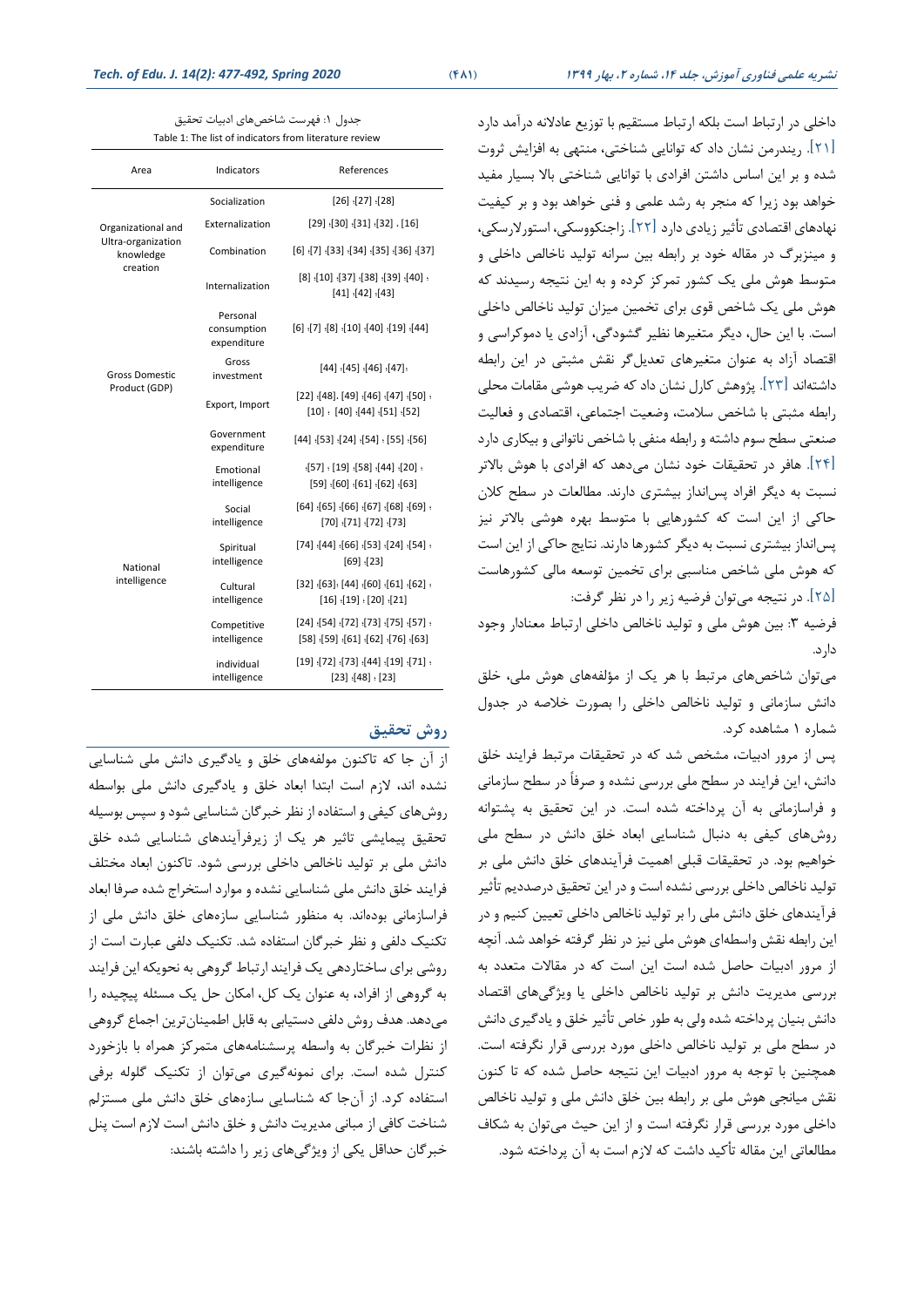خاص آزمون کرد. برای گردآوری اطالعات در این بخش از ابزار پرسشنامه با طیف پنج مقیاسی استفاده شد. برای سنجش پایایی با استفاده از داده های بهدست آمده از پرسشنامه، آلفای کرونباخ محاسبه میشود. همچنین قبل از بررسی روابط الزم است نرمال بودن توزیع دادهها بررسی شود. بدین منظور ابتدا مقادیر بهدست آمده از پرسشنامه جهت بررسی نرمال بودن با آزمون ناپارمتریك کولموگروف-اسمیرنوف مورد بررسی قرار می گیرد. برای نمونهگیری از خبرگان اجرایی، لینك پرسشنامه الکترونیکی که از طریق فرمساز گوگل تهیه شده بود به بانك اطالعاتی ایمیلهایی که حاوی بیش از 1000 ایمیل از متخصصین و مدیران بود ایمیل گردید. ایمیل Follow-up نیز به هر کدام از صاحبان ایمیل فوق حدود دو هفته پس از عدم پاسخگویی ارسال شد که از این بین از گروه مدیران 69 نفر به پرسشنامه پاسخ دادند. همزمان نسخه کاغذی پرسشنامه نیز از طریق مراجعه مستقیم به دفاتر سازمانها و دفاتر ستادی سازمانهای دولتی و خصوصی در تهران و قم و کاشان تحویل کارشناسان و مدیران گردید و برای تکمیل پرسشنامه از آنها کمك خواسته شد. الزم به ذکر است که سازمان ها و شرکتهای مورد انتخاب برای ارسال پرسشنامه از بخشهای مختلف تولیدی و خدماتی انتخاب شدند. ترکیبی از سازمانهای دولتی و خصوصی پیشرو و سرامد بر اساس آمار شرکتهای فعال در بورس کشور و نیز 100 شرکت برتر از گزارش سازمان مدیریت صنعتی انتخاب گردیدند. به همراه پرسشنامه کاغذی یك بسته هدیه کوخك نیز به شرکتکنندگان در تحقیق اهدا شد تا بنحوی زحمات آنها جبران شود گروه های پاسخ دهنده و تعداد پرسشنامه های ارسالی و دریافتی از هر یك از این گروهها در جدول 2 مشاهده می شود.

جدول ۲: مشخصات گروههای پاسخ دهنده به پرسشنامه Table 2: Characteristics of the groups of respondents

| Respondents                                 | Sent              | Received |
|---------------------------------------------|-------------------|----------|
| University professors                       | 597               | 42       |
| Students and graduates in related<br>fields | 743               | 131      |
| Technology incubation centers               | More than<br>1000 | 142      |
| <b>Executive managers</b>                   | More than<br>1000 | 69       |
| Total                                       | More than<br>3000 | 384      |
|                                             |                   |          |

#### **نتیجه و بحث**

تکنیکدلفی برای شناسایی سازههای خلق دانش ملی اولین گام در تکنیك دلفی، تشکیل پنل خبرگان و نحوه انتخاب اعضای

آن است. در این حالت، اعضا به منظور کاربرد دانش آنان در مسئله ای خاص و بر مبنای معیارهایی برگزیده میشوند. اعضای پنل دلفی با نمونه گیری گلوله برفی انتخاب شدند بطوریکه اعضای پنل شامل اساتید دانشگاه های کشور و پووهشگرانی است که سابقه تدریس دروس مدیریت دانش را داشتند یا بصورت تجربی در طرح های اجرایی مدیریت دانش -1 حداقل 3 سال سابقه تدریس درس مدیریت دانش برای اساتید دانشگاه

-2 حداقل 2 سابقه کار اجرایی در حوزه مدیریت دانش -3 حداقل 2 مقاله پووهشی در حوزه مدیریت دانش پس از گردآوری دیدگاه خبرگان، میانگین نمره نظرات آنها پیرامون هر بعد محاسبه میشود. با توجه به خارخوب نظری اگر توافق وجود نداشته باشد، میانگین محاسبه شده به عنوان بازخورد کنترل شده به همراه پرسشنامه مجدد در اختیار خبرگان قرار میگیرد. پس از طی راندهای مختلف زمانی که وحدت نظر حاصل شد، براساس میانگین راند نهائی به غربال آیتمها پرداخته میشود. خنانچه از طیف 9 درجه استفاده شود معموالً معیارهائی که میانگین زیر 7 کسب کرده باشند، حذف میشوند. برای طیف 7 درجه میانگین زیر 5 و در طیف 5 درجه میانگین زیر 4 مبنای حذف عوامل است ]77[. خارخوب تحقیق در شکل 1 ارائه شده است.

در ادامه مقاله بررسی روابط علّی میان متغیرهای هوش ملی، تولید ناخالص داخلی و فرایند خلق دانش ملی مبتنی بر مدل معادالت ساختاری است. مدل معادالت ساختاری یك رویکرد آماری جامع برای آزمون فرضیه هایی درباره روابط متغیرهای مشاهده شده و متغیرهای مکنون است.



با این رویکرد می توان قابل قبول بودن مدل های نظری را در جوامع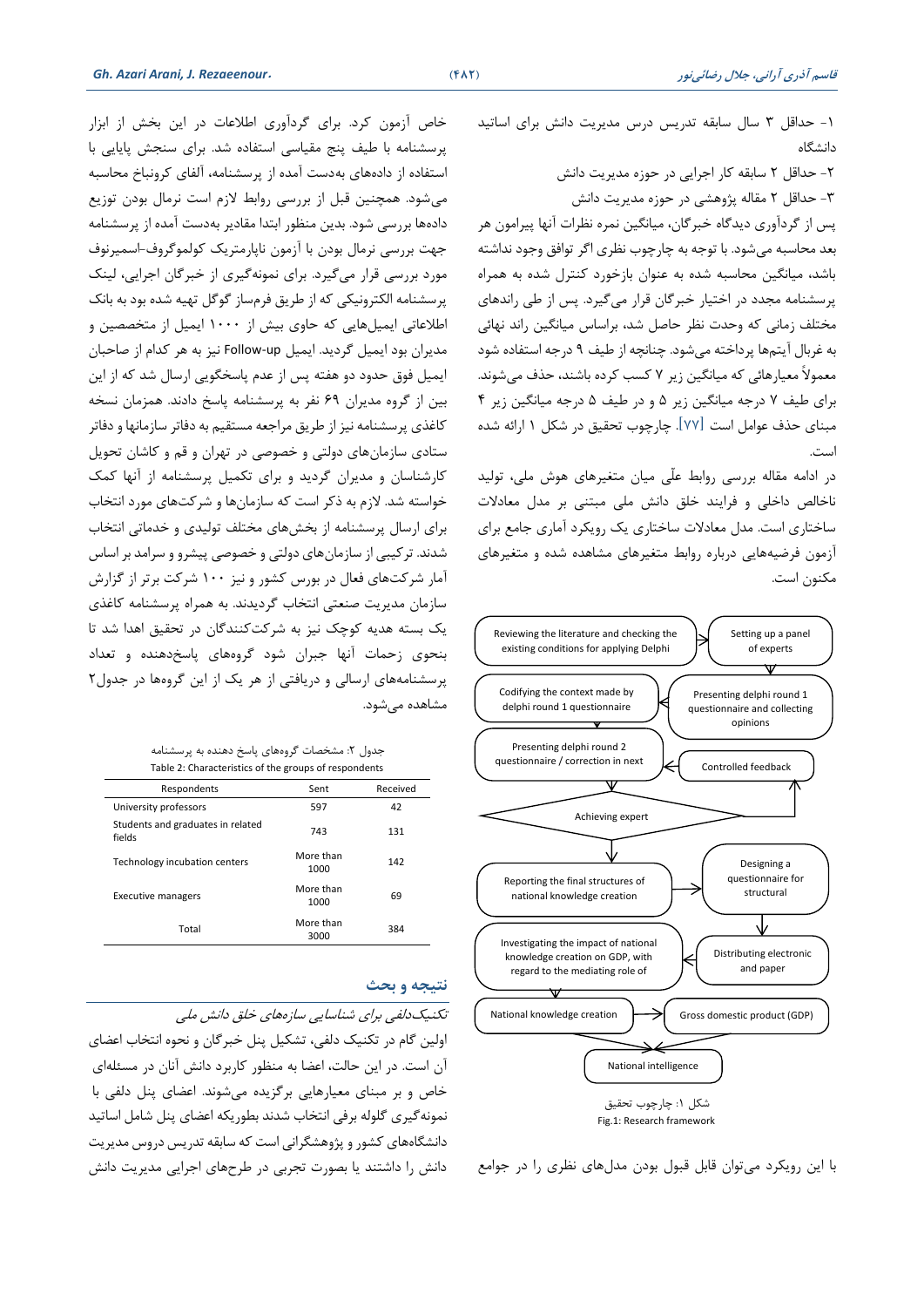در سازمان های مختلف شرکت داشته یا مقاالت و طرحهای پووهشی در این حوزه به ثبت رسانده اند. هر یك از این افراد یك یا خند تن دیگر از افراد متخصص در این حوزه را معرفی کردند. در ابتدا از 15 تن از خبرگان دعوت به همکاری شد ولی 7 تن از آنها به پرسشنامه پاسخ دادند. برخی از این پرسشنامهها بعد از مراجعه حضوری و تنظیم وقت قبلی تکمیل شدند. پس از تعیین اعضای پنل خبرگان، پرسشنامهای باز حاوی سوالی پیرامون "خلق دانش ملی" تهیه شد و برای اعضای پنل ارسال شد. سوال از این قرار بود که *"*با تکیه بر مدل خلق دانش نوناکا و تاکوخی، به نظر شما خه فرایندهایی را میتوان برای خلق دانش در سطح ملی متصور شد؟ لطفا برای هر فرایند توضیحاتی که مد نظر شماست یاداشت بفرمائید *"*.

بر اساس پاسخ های دریافت شده از پرسشنامه مرحله اول و کدگذاری نظرات، برخی فرایندها برای خلق دانش ملی شناسایی شد که عبارتند از اجتماعی سازی، بیرونی سازی ، ترکیب، فرهنگسازی، کاربرد )تجاری سازی(، درونیسازی و زیرساخت IT. در این مرحله برای کدگذاری پرسشنامه های راند 1 از دو تن از اساتید حوزه مدیریت دانش استفاده شد تا بصورت موازی با محقق به کدگذاری نظرات خبرگان بپردازند و پس از توافق درون موضوعی نتایج نهایی شد. در مرحله بعد پرسشنامه بسته ای از نوع محقق ساخته تهیه شده که در آن فرایندهای خلق دانش ملی از منظر خبرگان ارائه شده و مجددا از اعضای پنل خواسته شد با استفاده از طیف لیکرت به رتبهبندی گزینهها بپردازند. اعضای پنل میزان اهمیت عوامل را تعیین و به واسطه رتبهبندی، تعدادی از مهم ترین آنها را انتخاب میکنند و تعداد عوامل به میزانی کاهش می یابد که کار با آنها قابل انجام باشد. برای تعیین روایی پرسشنامه با سه تن از اساتید حوزه مدیریت دانش مشورت شده و پایایی آن نیز به روش آلفای کرونباخ بصورت همزمان با تحلیل داده ها بهدست آمد که مقدار آلفا برابر 0/896 حاصل شده و حاکی از پایایی پرسشنامه است. پرسشنامه بسته در مرحله دوم مجددا به اعضای پنل ارسال شد و نظرات ایشان در خصوص هر یك از موارد جمع آوری گردید. پس از جمع آوری همه پرسشنامه ها، از روش میانگین نظرات خبرگان برای هر یك از شاخصهای شناسایی شده استفاده شد. از آنجا که از طیف 5 درجه ای استفاده شده است مقادیر زیر 4 مبنای حذف شاخص ها بود. فرایند تعیین زیرساخت IT مناسب از میان فرایندهای تحت بررسی حذف شد و فرایندهای خلق دانش ملی از منظر خبرگان طبق جدول 3 عبارتند از: اجتماعی سازی، بیرونی سازی ، ترکیب، فرهنگسازی، کاربرد (تجاریسازی)، درونی سازی.

## مدلسازی معادالت ساختاری تحلیل عاملی اکتشافی )*EFA* )جهت شناسایی و نامگذاری عوامل خلق دانش ملی

از تحلیل عامل اکتشافی برای جستجوی ساختار عاملی زیربنایی یك مجموعه از متغیرهای مشاهده شده، بدون در نظر گرفتن پیشفرض

استفاده میشود. در واقع با استفاده از این روش آماری معتبر به آزمون این فرضیه پرداخته شد که آیا ابعاد شناسایی شده در مرحله دلفی از ابعاد اصلی فرایند خلق و یادگیری دانش ملی هستند یا خیر؟ پس از تهیه یك پرسشنامه 22 سوالی از سازه های بهدست آمده از تکنیك دلفی برای خلق و یادگیری دانش ملی و با استفاده از تحلیل عاملی اکتشافی، متغیرهای مرتبط به هم، گروهبندی شد. خلق و یادگیری دانش ملی 22 سوالی با طیف 5 گزینهای لیکرت تنظیم و پس از بررسی روایی صوری و محتوایی توسط متخصصان و اساتید در بین نمونهها توزیع شد و در نهایت 416 پرسشنامه دریافت شد که از این بین 384 پرسشنامه کامل بودند و مورد استفاه قرار گرفتند. پایایی کلی برای این ابزار با استفاده از ضریب آلفای کرونباخ 0/919 بهدست آمد.

جدول ٣: نتایج حاصل از تحلیل پرسشنامههای مرحله ٢ Table 3: Results of analyzing round-2 questionnaire

| No             | Identified processes of national knowledge creation | Mean<br>score |
|----------------|-----------------------------------------------------|---------------|
| $\mathbf{1}$   | Socialization                                       | 4.14          |
| $\overline{2}$ | Externalization                                     | 5             |
| 3              | Combination                                         | 5             |
| 4              | Culturalization                                     | 4.28          |
| 5              | Application                                         | 4.71          |
| 6              | Internalization                                     | 5             |
| 7              | IT infrastructures                                  | 3.71          |

برای تحلیل 22 گویه موجود، از روش تحلیل عناصر اصلی با خرخش عمودی و با تكنیک واریماكس استفاده شد. مقدار شاخص KMO برابر 0/882 شد که نشان دهنده کفایت نمونهگیری است. مقدار این شاخص بین 0 تا 1 بهدست می آید، خنانچه 0/5 یا بیشتر از آن باشد تعداد نیز دادهها برای تحلیل عاملی مناسب است. آزمون کرویت بارتلت معنیدار بهدست آمد )0.00=p )که حاکی از مناسب بودن ماتریس همبستگی برای تحلیل عاملی دادهها است. با انجام تحلیل عاملی اکتشافی برای سواالت مربوط به خلق دانش ملی با دوران عمودی مطابق جدول 4 تعداد 6 عامل اصلی شناسایی شد. این 6 عامل در مجموع 67/75 درصد از واریانس عوامل را تبیین میکند که مقدار قابل قبول است زیرا واریانس عوامل شناسایی شده معموال 50 تا 60 درصد کل واریانس موضوع را پوشش می دهند. جدول 4 در اصل مقایسه بارهای عاملی گویههای خلق دانش ملی در هر شش عامل را نیز نشان می دهد. براساس این جدول به تقسیمبندی گویههای خلق دانش ملی پرداخته شده است. هر عاملی که در گویه مربوطه دارای بیشترین مقدار باشد بعنوان گویه آن عامل شناسایی میشود. بطور مثال گویههای 11D، 12D و 13D در عامل اجتماعی سازی بیشترین مقدار را به خود اختصاص داده و بعنوان عناصر این عامل در نظرگرفته میشود. همانطور که در جدول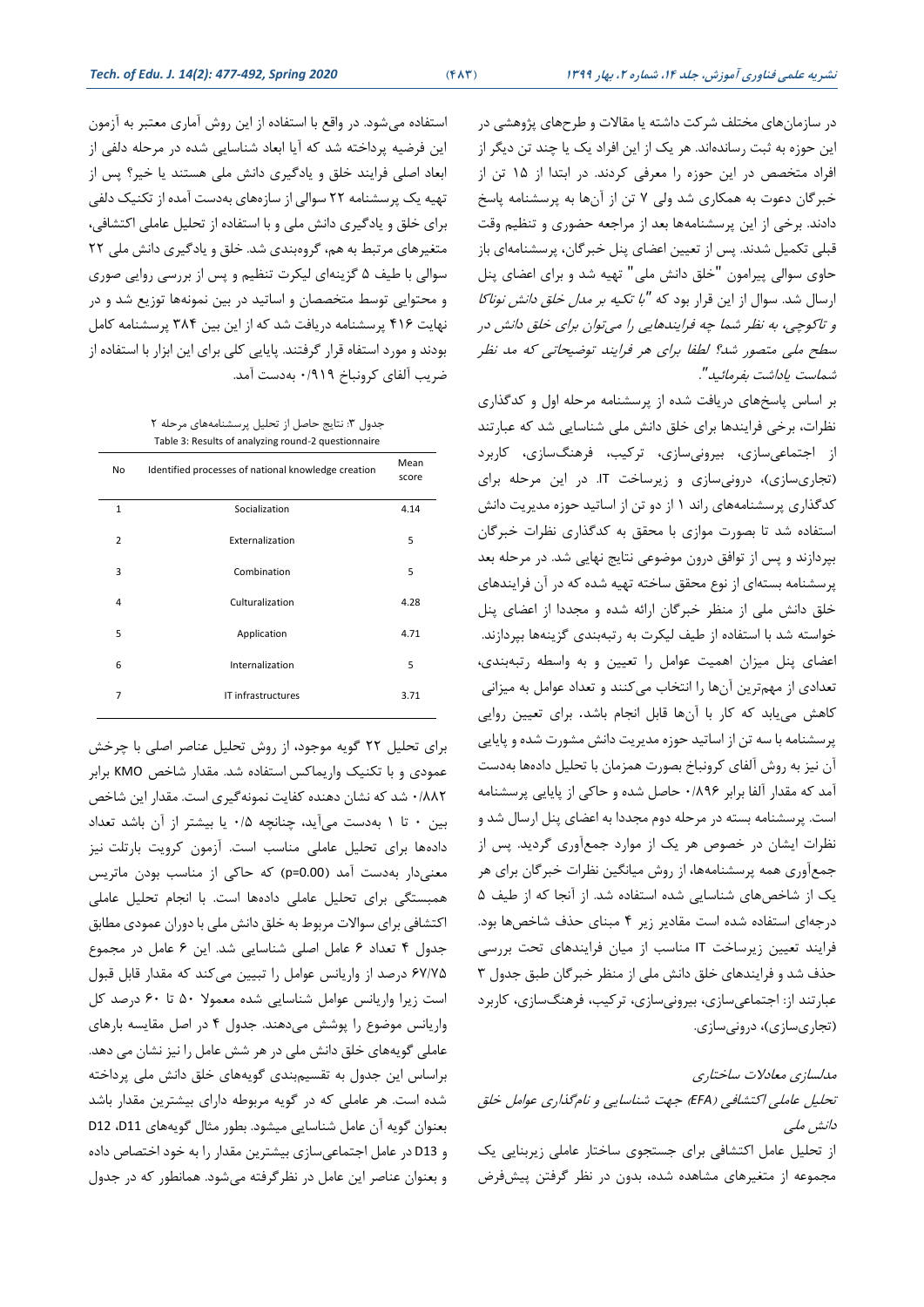4 مالحظه میکنید، مقدار بار عاملی تمامی سواالت بیشتر از 0/4 میباشد و نشان میدهد که سواالت بخوبی بر روی متغیر مکنون خود بار شدهاند و نیازی به تغییر یا حذف سوالی از پرسشنامه وجود ندارد بنابراین نتایج آزمون تحلیل عاملی اکتشافی نشان داد که خلق دانش ملی از 6 عامل اصلی بنامهای اجتماعی سازی، بیرونی سازی، ترکیب، فرهنگ سازی، کاربرد و درونی سازی تشکیل شده است.

جدول ۴: مقایسه بارهای عاملی عوامل خلق دانش ملی بر اساس چرخش واریماکس Table 4: A Comparison between factor loadings of national knowledge creation components based on varimax rotation.

|                 | <b>Identified factors</b> |          |       |                                                             |          |          |
|-----------------|---------------------------|----------|-------|-------------------------------------------------------------|----------|----------|
| Item            | Externali<br>zation       | ation    | on    | Internaliz Applicati Culturaliz Combina Socializat<br>ation | tion     | ion      |
| D11             | 0.425                     | $-0.057$ | 0.004 | 0.235                                                       | 0.186    | 0.509    |
| D12             | 0.322                     | 0.064    | 0.245 | 0.091                                                       | 0.200    | 0.674    |
| D13             | 0.069                     | 0.106    | 0.164 | 0.109                                                       | 0.091    | 0.835    |
| D21             | 0.768                     | 0.192    | 0.133 | 0.122                                                       | $-0.032$ | 0.197    |
| D <sub>22</sub> | 0.673                     | 0.181    | 0.226 | 0.101                                                       | 0.221    | 0.251    |
| D <sub>23</sub> | 0.755                     | 0.131    | 0.186 | 0.091                                                       | 0.222    | 0.002    |
| D <sub>24</sub> | 0.785                     | 0.084    | 0.190 | 0.091                                                       | 0.146    | 0.057    |
| D31             | 0.187                     | 0.174    | 0.141 | 0.305                                                       | 0.740    | 0.006    |
| D32             | 0.131                     | 0.119    | 0.164 | 0.053                                                       | 0.802    | 0.200    |
| D33             | 0.223                     | 0.215    | 0.375 | 0.102                                                       | 0.593    | 0.257    |
| D41             | 0.242                     | 0.027    | 0.443 | 0.533                                                       | 0.038    | 0.043    |
| D42             | 0.083                     | 0.173    | 0.112 | 0.826                                                       | 0.038    | 0.003    |
| D43             | 0.172                     | 0.219    | 0.007 | 0.725                                                       | 0.247    | 0.170    |
| D44             | 0.078                     | 0.190    | 0.295 | 0.607                                                       | 0.155    | 0.223    |
| D51             | 0.400                     | 0.120    | 0.508 | 0.173                                                       | 0.313    | 0.176    |
| D52             | 0.239                     | 0.301    | 0.509 | 0.356                                                       | 0.253    | 0.083    |
| D53             | 0.151                     | 0.127    | 0.840 | 0.027                                                       | 0.130    | 0.164    |
| D54             | 0.282                     | 0.103    | 0.630 | 0.231                                                       | 0.260    | 0.193    |
| D61             | 0.073                     | 0.851    | 0.071 | 0.115                                                       | 0.157    | $-0.027$ |
| D62             | 0.096                     | 0.821    | 0.012 | 0.145                                                       | 0.109    | 0.051    |
| D63             | 0.124                     | 0.616    | 0.190 | 0.199                                                       | 0.180    | 0.098    |
| D64             | 0.456                     | 0.626    | 0.241 | 0.146                                                       | $-0.068$ | 0.158    |

آزمون نرمالیتی برای نمونه آماری

قبل از هر اقدامی باید آزمون نرمال بودن دادههای جمع آوری شده را بهوسیله آزمون کلموگروف اسمیرنف انجام داد تا در بررسی فرضیات از آزمون مناسب استفاده نمود. اگر سطح معناداری این آزمون از مقدار خطای 0/05 کمتر باشد، نشان از غیرنرمالبودن و اگر سطح معناداری آزمون از 0/05 بیشتر باشد، نشان از نرمال بودن دادههای آن متغیر است. قدر مطلق ضریب خولگی و کشیدگی بزرگتر از 3 تخطی از نرمال

بودن دادهها را نشان می دهد. نتایج آزمون کلموگروف اسمیرنف غیرنرمالبودن توزیع دادهها را نشان میدهد به همین علت برای نتیجهگیری نهایی در خصوص نرمال بودن یا نبودن توزیع دادهها به ضرایب خولگی و کشیدگی متغیرها و قضیه حد مرکزی استناد میشود. مقدار ضریب خولگی و کشیدگی تمامی متغیرهای مورد مطالعه در بازه امن (٣+ و ٣-) قرار دارد و نشان از نرمال بودن دادههاست. همچنین طبق قضیه حد مرکزی اگر حجم نمونه آماری بالای ۳۰ نفر باشد، توزیع دادههای آن متغیر به توزیع نرمال نزدیکتر خواهد شد. بنابراین میتوان گفت که توزیع دادههای تمامی متغیرها نرمال یا حداقل نزدیك به نرمال است. نتایج آزمون کرویت بارتلت و کفایت حجم نمونه نشان می دهد که مقدار شاخص KMO برابر 0/898 شد که نشان دهنده کفایت نمونه گیری است. آزمون کرویت بارتلت نیز معنیدار بهدست آمد )0.00=p )که حاکی از مناسببودن ماتریس همبستگی برای تحلیل عاملی دادهها است.

تحلیل عاملی تاییدی سازه های پرسشنامه

پیش از آزمون تحلیل مسیر مدل مفهومی و بررسی فرضیات، باید سوالات بکار رفته در ابزار اندازهگیری (پرسشنامه) به تفکیک متغیرهای پووهش از نظر قابلیت برازش مدل مورد سنجش و ارزیابی قرار گیرند.

تحلیل عاملی تأییدی خلق دانش ملی

برای داشتن روایی باید بین متغیرها و سواالت پرسشنامه همبستگی معناداری وجود داشته باشد. در صورتی که بار عاملی استاندارد شده باالتر از 0/4 باشد، سواالت مورد نظر از قدرت تبیین خوبی برخوردار است. مقادیر تی معنادار بودن هر یك از پارامترها را نشان میدهد و خنانچه مقدار تی بزرگتر از قدر مطلق عدد 1/96 باشد، پارامترهای مدل معنادار هستند و در اینصورت میتوان روایی سازههای اندازهگیری متغیرهای مربوطه در سطح معناداری 0/05 تایید شود. مقدار بار عاملی استاندارد شده برای کلیه سوالات مربوط به متغیرهای مدل بالای ۰/۴ میباشد و با توجه به اینکه تمامی اعداد معناداری بین گویهها با متغیرهای مکنون مربوطه از عدد 1/96 بزرگتر است روایی سازههای اندازه گیری در سطح معناداری 0/05 تایید میشود. بنابراین نیاز به تغییر یا حذف سوالی در مدل و پرسشنامه تحقیق نیست. همچنین مقدار آماره تی بین متغیرهای مرتبه اول )اجتماعی سازی، بیرونی سازی، ترکیب، فرهنگ سازی، کاربرد و درونی سازی) و خلق دانش ملی معنادار و بزرگتر از 1.96 میباشد. لذا میتوان متغیرهای مرتبه اول مذکور را زیر مجموعه مولفه های متغیر مرتبه دوم خلق دانش ملی قرار داد. بعبارتی اجتماعی سازی، بیرونی سازی، ترکیب، فرهنگ سازی، کاربرد و درونیسازی از عوامل و مولفههای خلق دانش ملی محسوب میشوند. مطابق نتایج جدول ۵، همانطور که در مدل مرتبه اول ملاحظه می شود، مقدار کای دو به درجه آزادی 3/28 و بسیار نزدیك به 3 است. همچنین مقدار جذر برآورد واریانس خطای تقریب برابر با 0/077 و کوخکتر از 0/08 است. همچنین شاخص برازندگی تطبیقی )CFI)، شاخص برازندگی افزایشی )IFI )و شاخص برازندگی هنجار شده )NFI )همگی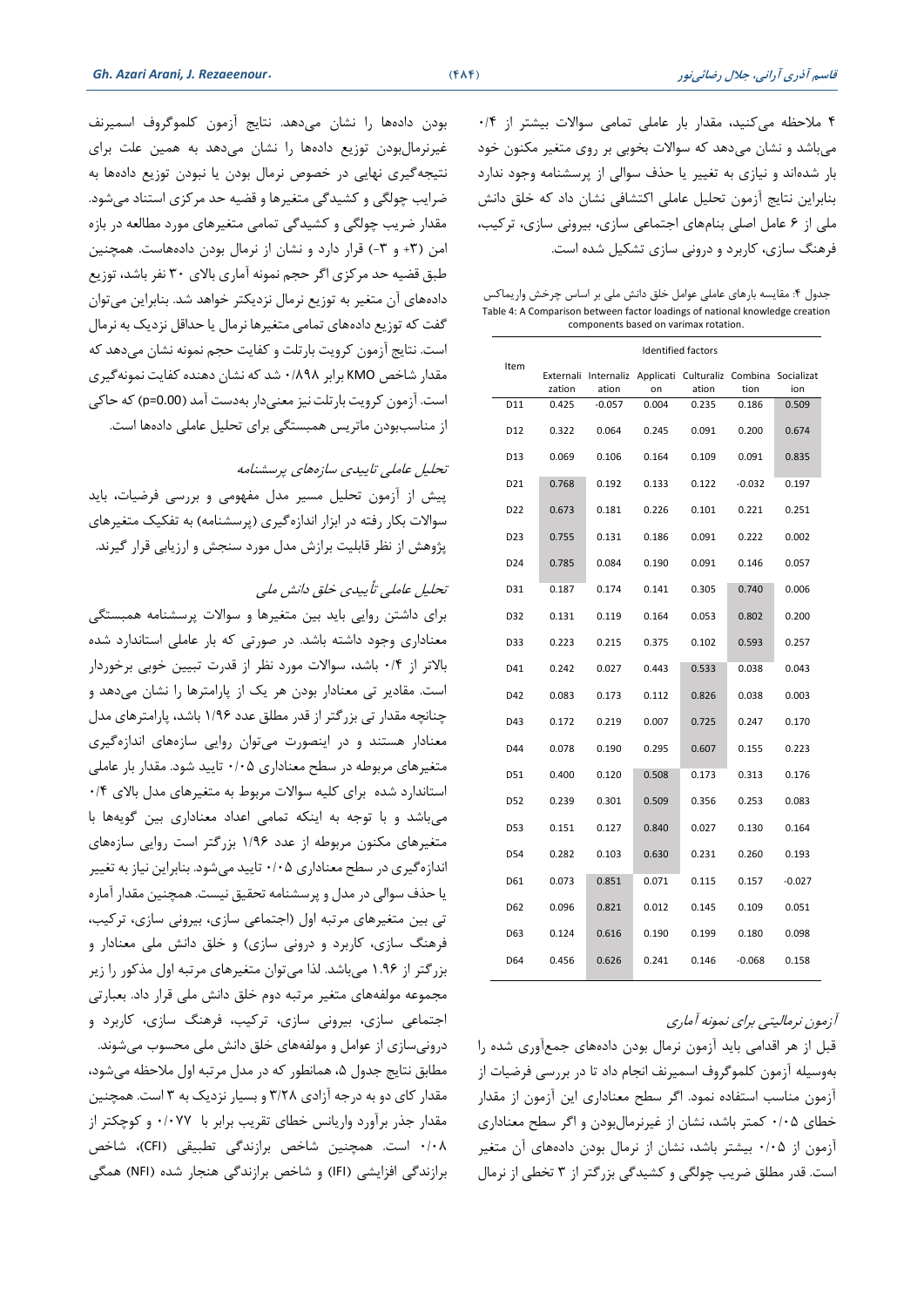بیشتر از 0/9 محاسبه شده است. همچنین شاخص نیکویی برازش )GFI ) برابر با 0/87 و در حد مطلوب است. بنابراین میتوان برازش مطلوب مدل را نتیجه گرفت.

جدول ۵: نتایج شاخصهای برازش مدلهای تحلیل عاملی خلق دانش ملی Table 5: Fit indices of factor analysis models of national knowledge creation

|                                                         | Estimates            |                       |  |  |
|---------------------------------------------------------|----------------------|-----------------------|--|--|
| Indices                                                 | First-order<br>model | Second-order<br>model |  |  |
| Chi Square / degree of freedom<br>ratio ( $\chi^2$ /df) | 3.28                 | 3.4                   |  |  |
| Root mean square error of<br>approximation (RMSEA)      | 0.077                | 0.80                  |  |  |
| Goodness of fit index (GFI)                             | 0.87                 | 0.86                  |  |  |
| Incremental fit index (IFI)                             | 0.96                 | 0.95                  |  |  |
| Comparative fit index (CFI)                             | 0.96                 | 0.95                  |  |  |
| Normed fit index (NFI)                                  | 0.94                 | 0.94                  |  |  |
| Non-normed fit index (NNIF)                             | 0.95                 | 0.95                  |  |  |

تحلیل عاملی تأییدی سازه هوش ملی

با توجه به اینکه تمامی اعداد معناداری و ضریب مسیر استاندارد بین گویهها با متغیرهای مکنون مربوطه بترتیب از عدد 1/96 و 0/4 بزرگتر محاسبه شده است، روایی سازههای اندازهگیری متغیرهای مربوطه در سطح معناداری 0/05 تایید میشود. همچنین مقدار آماره تی بین متغیرهای مرتبه اول)هوش فرهنگی، هوش هیجانی، هوش رقابتی، هوش اجتماعی، هوش فردی و هوش معنوی) و هوش ملی معنادار و بزرگتر از 1/96 محاسبه شده است. لذا میتوان متغیرهای مرتبه اول مذکور را زیرمجموعه و مولفههای متغیر مرتبه دوم هوش ملی قرار داد. بعبارت دیگر هوش فرهنگی، هوش هیجانی، هوش رقابتی، هوش اجتماعی، هوش فردی و هوش معنوی از عوامل و مولفههای هوش ملی محسوب میشوند.

جدول ۶: نتایج شاخصهای برازش مدلهای تحلیل عاملی هوش ملی Table 6: Fit indices of factor analysis models of national intelligence

|                                                       | Estimates            |                           |  |
|-------------------------------------------------------|----------------------|---------------------------|--|
| Indices                                               | First-order<br>model | Second-<br>order<br>model |  |
| Chi Square / degree of freedom ratio<br>$(\chi^2/df)$ | 3.20                 | 3.31                      |  |
| Root mean square error of<br>approximation (RMSEA)    | 0.076                | 0.078                     |  |
| Goodness of fit index (GFI)                           | 0.89                 | 0.89                      |  |
| Incremental fit index (IFI)                           | 0.96                 | 0.96                      |  |
| Comparative fit index (CFI)                           | 0.96                 | 0.96                      |  |
| Normed fit index (NFI)                                | 0.944                | 0.94                      |  |
| Non-normed fit index (NNIF)                           | 0.95                 | 0.95                      |  |

نتایج شاخصهای برازش هر دو مدل مرتبه اول و دوم در جدول 6 آمده است. با توجه به مقادیر بهدست آمده، میتوان در حالت کلی برازش مطلوب مدل را نتیجه گرفت.

تحلیل عاملی تأییدی تولید ناخالص داخلی

مقدار بارعاملی استاندارد شده بین گویهها و متغیرهای مکنون مربوطه در تمامی موارد بیشتر از حد مرزی 0/4 میباشد. همچنین مقدار آماره تی بین گویهها و متغیرهای مکنون نیز بیشتر از 1/96 بهدست آمده است و این نشان میدهد نیاز به حذف یا تغییر در سواالت پرسشنامه در این بخش وجود ندارد. همچنین مقدار آماره تی بین متغیرهای مرتبه اول )مخارج مصرفی شخصی، سرمایه گذاری ناخالص، هزینههای دولت و صادرات و واردات) و تولید ناخالص داخلی معنادار و بیشتر از ۱/۹۶ میباشد. لذا میتوان متغیرهای مرتبه اول را زیر مجموعه و مولفههای متغیر مرتبه دوم تولید ناخالص داخلی قرار داد. بعبارتی میتوان گفت مخارج مصرفی شخصی، سرمایهگذاری ناخالص، هزینههای دولت و صادرات و واردات از عو امل و مولفههای تولید ناخالص داخلی محسوب میشوند. نتایج شاخصهای برازش مدل در جدول 7 آمده است. همانطور که در مدل مرتبه اول مالحظه میشود، مقدار کای دو به درجه آزادی 3/56 و بیشتر از 3 است.

همچنین مقدار جذر برآورد واریانس خطای تقریب ) RMSEA )برابر با 0/082 است. همچنین شاخص برازندگی تطبیقی )CFI)، شاخص برازندگی افزایشی )IFI )و شاخص برازندگی هنجار شده )NFI )بترتیب برابر با 0/98 ، 0/98 و 0/97 محاسبه شده است. همچنین شاخص نیکویی برازش )GFI )برابر با 0/93 و در حد بسیار مطلوب است. بنابراین میتوان برازش مطلوب مدل را نتیجه گرفت.

جدول ٧: نتایج شاخص های برازش مدل های تحلیل عاملی تولید ناخالص داخلی Table 7: Fit indices of factor analysis models of GDP

|                                                         | Estimates            |                           |
|---------------------------------------------------------|----------------------|---------------------------|
| Indices                                                 | First-order<br>model | Second-<br>order<br>model |
| Chi Square / degree of freedom ratio<br>$(\gamma^2/df)$ | 3.56                 | 3.71                      |
| Root mean square error of<br>approximation (RMSEA)      | 0.082                | 0.084                     |
| Goodness of fit index (GFI)                             | 0.93                 | 0.92                      |
| Incremental fit index (IFI)                             | 0.98                 | 0.97                      |
| Comparative fit index (CFI)                             | 0.98                 | 0.97                      |
| Normed fit index (NFI)                                  | 0.97                 | 0.97                      |
| Non-normed fit index (NNIF)                             | 0.97                 | 0.97                      |

ضریب آلفای کرونباخ و متوسط واریانس استخراج شده

نتایج شاخص های برازش مدل و همچنین مقدار آلفای کرونباخ )باالتر از 0/7( و *AVE*( باالتر از 0/5( در سطح مطلوب و قابل استنادی قرار دارد. بنابراین با توجه به داده های جمع آوری شده و با احتمال 95 درصد میتوان بیان کرد که سواالت پرسشنامه در واقع همان خیزی را میسنجد که مد نظر است.

تحلیل مسیر مدل مفهومی پووهش و آزمون فرضیات پس از انجام تحلیل عاملی تاییدی به آزمون فرضیات پووهش پرداختیم. از آماره T و ضریب بتای رگرسیونی جهت بررسی فرضیات استفاده شد.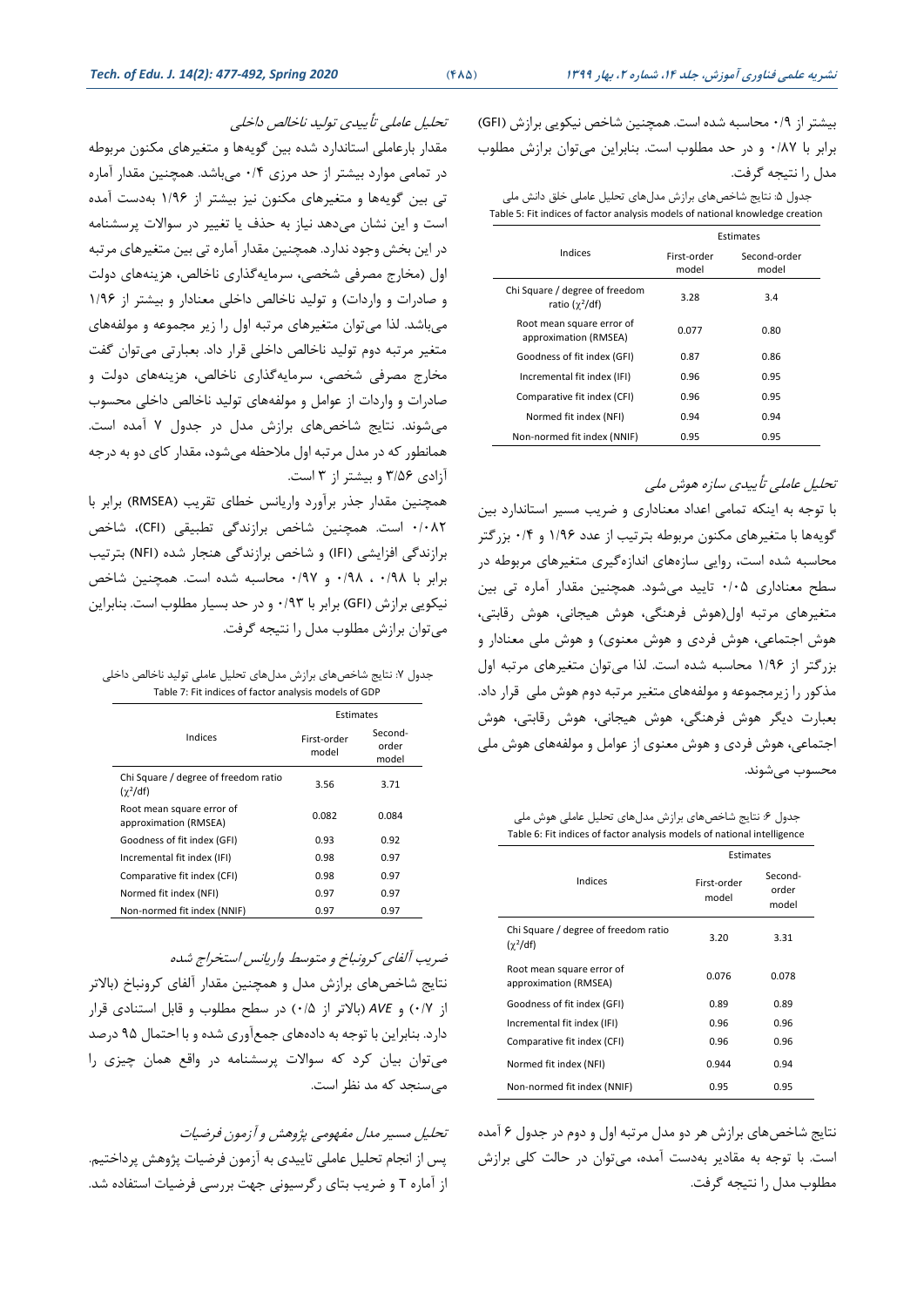ضرایب معناداری تی نشان می دهد که آیا فرضیههای تحقیق معنیدار هستند. گام بعدی تعیین شدت تاثیر متغیرها بر یکدیگر با استفاده از ضرایب استاندارد شده مسیرهاست. جهت برآورد از روش حداکثر درست نمایی **)**MLE **)**استفاده گردید. فرضیات پووهش عبارتند از : فرضیه ۱: فرآیند خلق دانش ملی بر تولید ناخالص داخلی تاثیر مثبت و معناداری دارد. فرضیه ٢: فرآیند خلق دانش ملی بر هوش ملی تاثیر مثبت و معناداری دارد.

فرضیه ٣: هوش ملی بر تولید ناخالص داخلی تاثیر مثبت و معناداری دارد.

جدول ٨: نتایج بررسی تاثیر فرآیند خلق دانش ملی بر تولید ناخالص داخلی Table 8: Evaluating the impact of the process of national knowledge creation on GDP

| Direct path                                                                | Coefficient<br>of<br>Path<br>т.<br>Determinati<br>coeffic |       | Pearson<br>correlation        |                        |      |              |
|----------------------------------------------------------------------------|-----------------------------------------------------------|-------|-------------------------------|------------------------|------|--------------|
|                                                                            | ient                                                      | value | on<br>(dependent<br>variable) | r                      | sig  | Result       |
| The process of<br>national<br>knowledge<br>management<br>$\rightarrow$ GDP | 0.80                                                      | 14.95 | 0.65                          | 0.53<br>$\overline{2}$ | 0.00 | Approv<br>ed |

فرضیه :4 خلقدانشملی بر تولیدناخالص داخلی از طریق متغیر واسطه ای هوش ملی تاثیر مثبت و معناداری دارد.

با توجه به جدول 8 ، خون مقدار آماره T بیشتر از 1/96 است، تاثیر فرآیند خلق دانش ملی بر تولید ناخالص داخلی با ضریب مسیر 0/80 و با احتمال 95 درصد معنادار میباشد. ضریب مسیر بین متغیرها مثبت است و با افزایش یك انحراف استاندارد در فرآیند خلق دانش ملی، میزان تولید ناخالص داخلی به اندازه 0/80 انحراف استاندارد افزایش مییابد. ضریب تعیین مسیر نشان میدهد که متغیر مستقل میتواند 65 درصد از واریانس تولید ناخالص داخلی را پیشبینی کند. مقدار ضریب همبستگی پیرسون بین دو متغیر ذکر شده برابر با مقدار 0/532 است و نظر به سطح معناداری کمتر از /05 ،0 همبستگی معناداری وجود دارد. لذا فرض صفر مبنی بر عدم ارتباط بین دو متغیر مذکور رد میشود و فرض مقابل یعنی ارتباط بین فرآیند خلق دانش ملی با تولید ناخالص داخلی پذیرفته می شود. بنابراین فرضیه اول تحقیق مبنی بر اثرگذاری فرآیند خلق دانش ملی در تولید ناخالص داخلی تایید شد. این نتایج در قالب تحلیل گرافیکی در شکل شماره 2 و شاخصهای برازش مدل در جدول 9 آمده است.

با توجه جدول ،10 مقدار آماره t برابر با 10/76 و بیشتر از 1/96 بوده و تاثیر فرآیند خلق دانش ملی بر هوش ملی با ضریب مسیر 0/74 با احتمال 95 درصد معنادار است. ضریب مسیر بین متغیرها مثبت است یعنی با افزایش یك انحراف استاندارد در فرآیند خلق دانش ملی، هوش ملی به اندازه 0/74 انحراف استاندارد افزایش مییابد. مقدار ضریب

تعیین متغیر وابسته یعنی هوش ملی نشان میدهد که وقتی در مدل فقط تاثیر فرآیند خلق دانش ملی را بر هوش ملی اعمال کنیم این متغیر به تنهایی 55 درصد از تغییرات هوش ملی را پیشبینی میکند. ضریب همبستگی پیرسون بین دو متغیر برابر با مقدار 0/594 و با توجه به سطح معناداری کمتر از ،0/05 معنیدار است.



شکل ۲: مقدار آماره تی بین متغیرها در خصوص فرضیه ۱ تحقیق Fig. 2: T-value between variables regarding the first research hypothesis

| جدول ۹: شاخصهای برازش مدل ارتباط خلق دانش ملی و تولید ناخالص داخلی      |
|-------------------------------------------------------------------------|
| Table 9: The fit indices for the model of relationship between national |
| knowledge creation and GDP                                              |

|      | x2/df<3 RMSEA<0.08 NFI>0.9 NNFI<0.8 CFI>0.9 IFI>0.9 GFI>0.8 |      |      |      |      |      |
|------|-------------------------------------------------------------|------|------|------|------|------|
| 2.67 | 0.066                                                       | 0.98 | 0.98 | 0.99 | 0.99 | 0.96 |

جدول :10 نتایج بررسی تاثیر فرآیند خلق دانش ملی برهوش ملی Table 10: Evaluating the impact of the process of national knowledge creation on national intelligence

| Direct path                                                                                     | Path<br>coeffi<br>cient | т.<br>value | Coefficient<br>of<br>Determinat<br>ion | Pearso<br>n<br>correla<br>tion | Result       |
|-------------------------------------------------------------------------------------------------|-------------------------|-------------|----------------------------------------|--------------------------------|--------------|
|                                                                                                 |                         |             | (dependen<br>t variable)               | sig<br>r                       |              |
| The process<br>of national<br>knowledge<br>management<br>$\rightarrow$ national<br>intelligence | 0.74                    | 10.7<br>6   | 0.55                                   | 0<br>0.<br>5<br>00<br>9<br>4   | Appr<br>oved |

لذا فرض صفر مبنی بر عدم ارتباط بین دو متغیر مذکور رد و فرض 1 مبنی بر وجود ارتباط بین فرآیند خلق دانش ملی و هوش ملی پذیرفته است. بنابراین فرضیه 2 تحقیق مبنی بر اثر گذاری فرآیند خلق دانش ملی در هوش ملی تایید میشود. این نتایج در قالب شکل شماره 3 و شاخص های برازش در جدول 11 آمده است.

مقدار ضریب تعیین متغیر وابسته مسیر (تولید ناخالص داخلی) نشان میدهتد کته وقتی در متدل فقط تتاثیر هوش ملی را بر تولیتد نتاختالص داخلی اعمال کنیم، این متغیر به تنهایی میتواند 56 درصد از تغییرات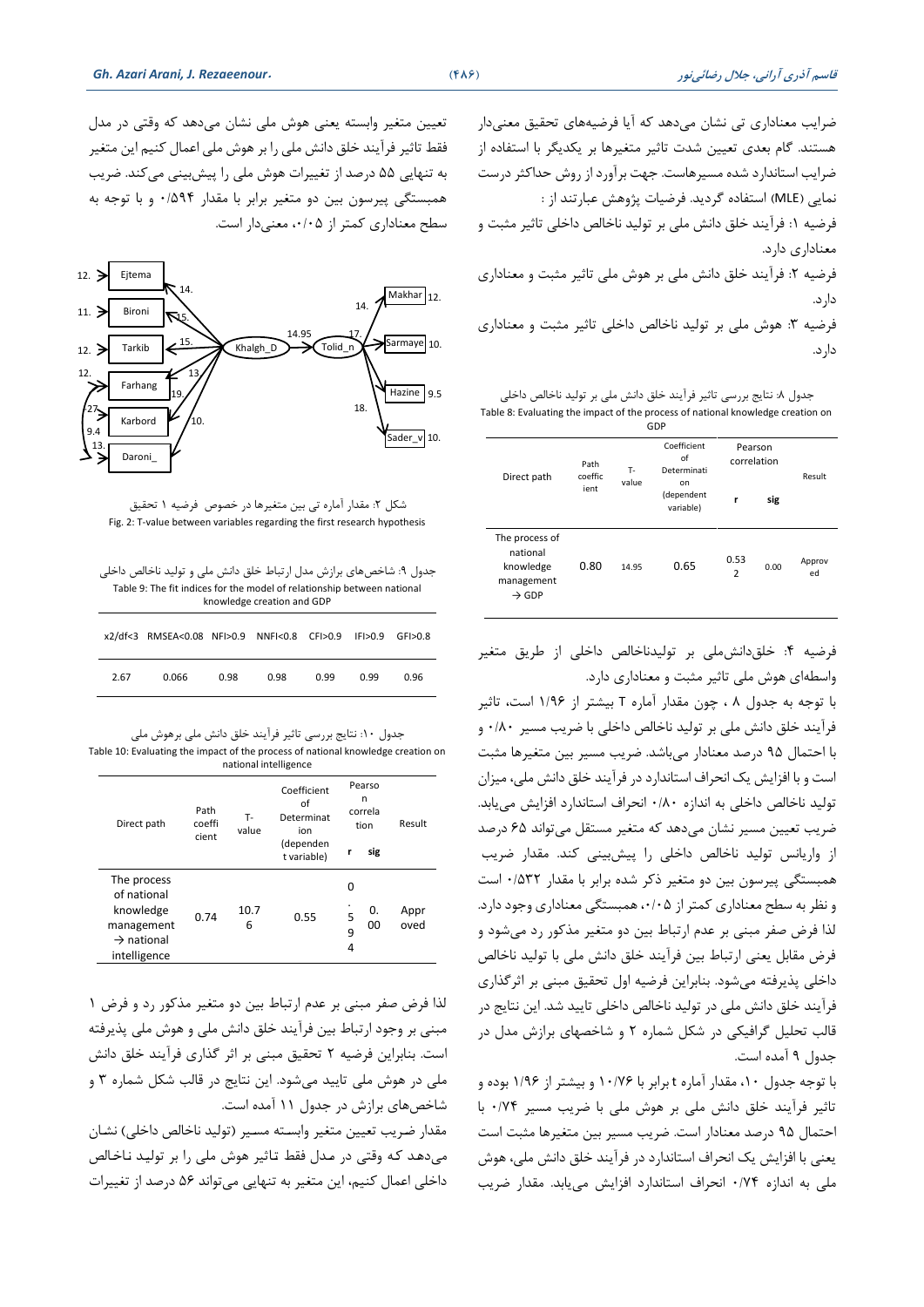تولید ناخالص داخلی را پیشبینی کند. با توجه به جدول ١٢، چون مقدار آماره T بیشـتر از ۱/۹۶ اسـت بنابراین این رابطه معنادار اسـت. مقدار ضریب همبستگی پیرسون بین دو متغیر ذکر شده برابر با مقدار 0/639 استتتت و بتا توجته بته اینکته ستتتطح معنتاداری آن کمتر از 0/05 محاستبه شتده استت میتوان نتیجه گرفت که همبستتگی معنیدار وجود دارد، به عبارت دیگر فرض صــفر مبنی بر عدم ارتباط بین دو متغیر متذکور رد میشتتتود بنتابراین فرض 1 مبنی بر وجود ارتبتاط بین هوش ملی و تولید ناخالص داخلی پذیرفته میشتود. بنابراین فرضتیه 3 تحقیق مبنی بر اثرگذاری هوش ملی در تولیتد ناخالص داخلی تایید میشتتتود. این نتایج در قالب شتکل شتماره 4 و شتاخصهای برازش مدل در جدول 13 آمده است.



شکل ٣: مقدار آماره تی بین متغیرها در خصوص فرضیه ٢ تحقیق Fig. 3: T-value between variables regarding the second research hypothesis.

جدول :11 شاخصهای نیکویی برازش مدل ارتباط خلق دانش و هوش ملی Table 11: The fit indices for the model of relationship between national knowledge creation and national intelligence

| x2/df<<br>3 | RMSEA<0<br>.08 | NF>0.<br>q | NNF < 0<br>.8 | CFI>0.<br>q | IF>0. | GF>0. |
|-------------|----------------|------------|---------------|-------------|-------|-------|
| 3.36        | 0.079          | 0.96       | 0.96          | 0.97        | 0.97  | 0.93  |

جدول :12 نتایج بررسی تاثیر هوش ملی بر تولید ناخالص داخلی Table 12: Evaluating the impact of national intelligence on GDP

|                                               | Path                       |                         | Coefficient of<br>Determination | Pearson<br>correlation |                      |          |
|-----------------------------------------------|----------------------------|-------------------------|---------------------------------|------------------------|----------------------|----------|
| Direct path                                   | coefficie<br>T-value<br>nt | (dependent<br>variable) |                                 | sig                    | Result               |          |
| National<br>intelligence<br>$\rightarrow$ GDP | 0.75                       | 11.63                   | 0.56                            | 0.639                  | 0.<br>0 <sub>0</sub> | Approved |

اگر بخش قابل توجهی از ارتباط میان متغیر x و y از طریق متغیر z عبور کند، متغیر z را یك متغیر میانجی گر مینامند. به بیان دیگر متغیر میانجیگر همانند یك پل یا حلقهای رابط میان متغیر مستقل و وابسته قرار دارد.

با توجه به شکل شماره 5 میتوان عالوه بر تاثیر مستقیم خلق دانش ملی بر تولید ناخالص داخلی، تاثیر غیرمستقیم آن بوسیله متغیر میانجی

هوش ملی را نیز حساب کرد. برای بررسی اثرات غیرمستقیم متغیرهای مستقل بر وابسته، از آزمون سوبل و آزمون بارون )Baron )و کنی )Kenny )استفاده شد. بارون و کنی اظهار میدارند هنگامی میتوان از رابطه بین یك متغیر میانجیگر با متغیر مستقل و وابسته سخن گفت که شروط زیر را رعایت نمایند ]78[.



شکل ۴: مقدار آماره تی بین متغیرها در خصوص فرضیه ۳ تحقیق Fig. 4: T-value between variables regarding the third research hypothesis.

| جدول ۱۳: شاخصهای نیکویی برازش در مدل ارتباط هوش ملی و تولیدناخالص |  |
|-------------------------------------------------------------------|--|
| داخلی                                                             |  |

Table 13: The fit indices for the model of relationship between national intelligence and GDP

| x2/df < 3 | RMSEA<0<br>.08 |      | NFI>0.9 NNFI<0.8 CFI>0.9 IFI>0.9 |      |      | GF > 0.8 |
|-----------|----------------|------|----------------------------------|------|------|----------|
| 1.62      | 0.40           | 0.99 | 0.99                             | 0.99 | 0.99 | 0.97     |





 -1 شرط اول: متغیّر مستقل باید با متغیّر وابسته رابطه ی معنادار داشته باشد. )یعنی مسیر c) -2 شرط دوّم: معناداری رابطه ی بین متغیّرهای مستقل و واسط باید تأیید شود. (مسیر a)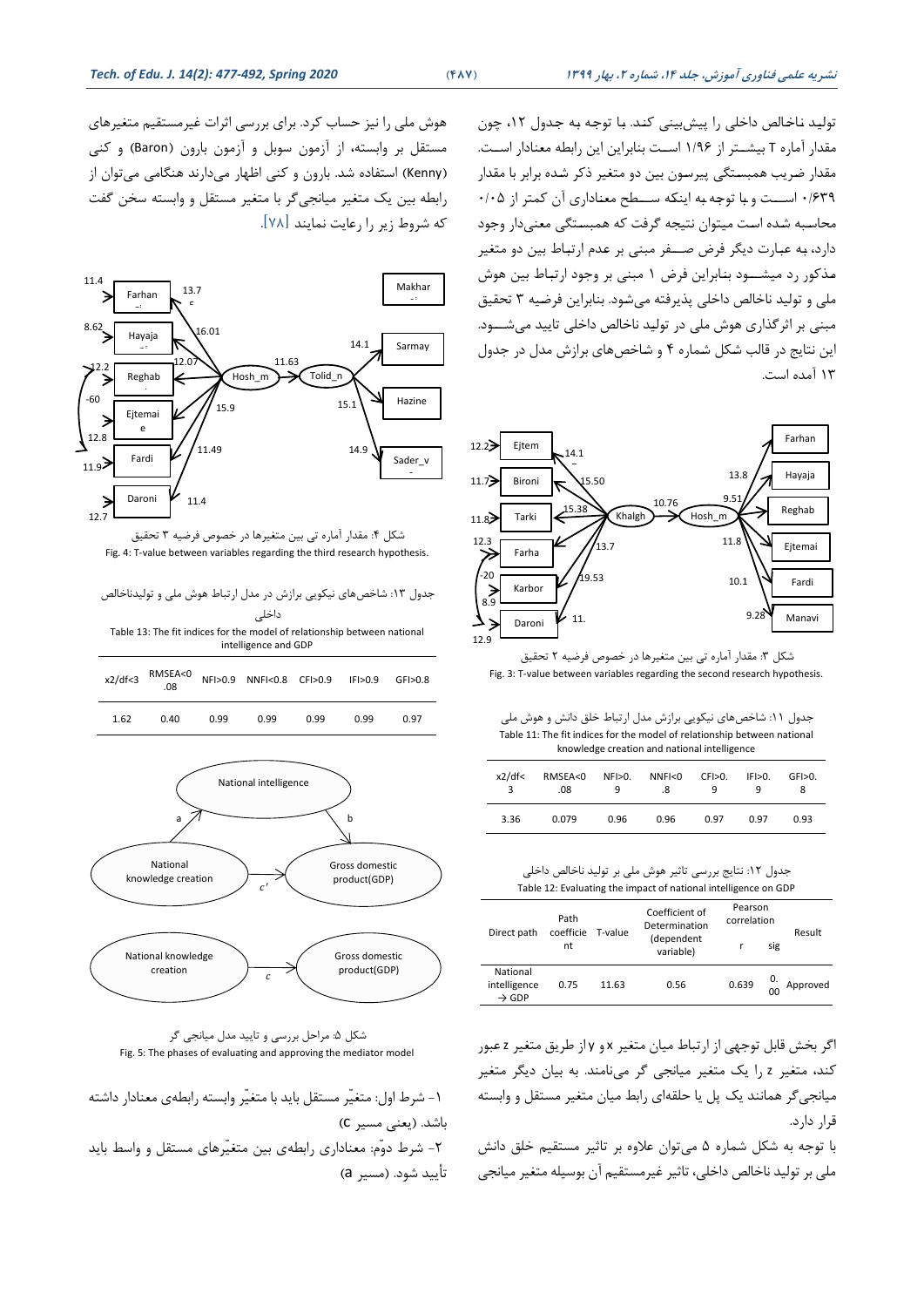-3 شرط سوّم: معناداری رابطه ی بین متغیّر واسط و وابسته باید تائید شود (مسیر b)

-4 شرط خهارم: وقتی متغیر میانجیوارد معادالت رگرسیونی میشود، باید رابطه ی بین متغیر مستقل و وابسته غیر معنادار شود که در این حالت متغیر مورد نظر، میانجی گر کامل است و یا اینکه این رابطه در حضور متغیر میانجیگر کاهش یابد )حداقل 0/10( ولی همچنان معنادار باقی بماند، که در این حالت نقش متغیر میانجیگر، جزئی خواهد بود ( $c'$  )مسیر)

جدول ۱۴: بررسی فرضیه چهارم پژوهش Table 14: Examining the fourth research hypothesis

| Step                        | Independent<br>variable           | Dependent<br>variable    | R    | Т     | Sobel test        |      |
|-----------------------------|-----------------------------------|--------------------------|------|-------|-------------------|------|
| With                        | National<br>knowledge<br>creation | GDP                      | 0.18 | 2.50  |                   |      |
| applying<br>the<br>mediator | National<br>knowledge<br>creation | National<br>intelligence | 0.70 | 11 15 | Test<br>statistic | Sig. |
|                             | National<br>intelligence          | GDP                      | 0.62 | 7.35  |                   |      |
| Without                     | National<br>knowledge<br>creation | GDP                      | 0.80 | 14.95 |                   |      |
| applying<br>the<br>mediator | National<br>knowledge<br>creation | National<br>intelligence | 0.74 | 10.76 | 6.13              | 0.00 |
|                             | National<br>intelligence          | GDP                      | 0.75 | 11.63 |                   |      |

نتایج مطابق جدول 14 حاکی از معنیداری روابط گفته شده در سه گام نخست است. در گام خهارم یعنی ورود متغیر میانجیگر، در حضور متغیر هوش ملی، بتای استاندارد برای رابطه بین خلق دانش ملی و تولید ناخالص داخلی از 0/80 به 0/18 کاهش یافته و در عین حال معنی دار نیز می باشد. بنابراین، نقش متغیر هوش ملی، میانجی گری جزئی است و فرضیه پووهش مورد تأیید قرار میگیرد. همچنین با توجه به این که سطح معناداری آزمون سوبل با مقدار آماره 6/13 کمتر از سطح خطای 0/05 بهدست آمده است، میتوان بار دیگر فرضیه 4 پووهش را تایید نمود. بنابراین می توان گفت که هوش ملی تاثیر خلق دانش ملی بر تولید ناخالص داخلی را میانجی گری می کند. شاخصهای برازش مدل در جدول 15 نشان داده شده است.

| جدول ۱۵: شاخصهای نیکویی برازش در مدل ارتباط خلق دانش و هوش ملی و |                                                                          |  |                    |        |                   |          |  |
|------------------------------------------------------------------|--------------------------------------------------------------------------|--|--------------------|--------|-------------------|----------|--|
|                                                                  |                                                                          |  | تولىد ناخالص داخلى |        |                   |          |  |
|                                                                  | Table 15: The fit indices for the model of relationship between national |  |                    |        |                   |          |  |
|                                                                  | knowledge creation, national intelligence and GDP                        |  |                    |        |                   |          |  |
| x2/df < 3                                                        | RMSEA<0.08 NFI>0.9                                                       |  | NNF <sub>0.8</sub> | CFI>09 | IF <sub>0</sub> 9 | GF > 0.8 |  |
| 2.84<br>0.96<br>0.069<br>0.98<br>0.98<br>በ 97<br>በ 91            |                                                                          |  |                    |        |                   |          |  |

همانطور که در جدول 16 مشتاهده میشتود، مقدار تاثیر مستتقیم خلق و یادگیری دانش ملی بصورت مستقیم برابر با 0/18 و بطور غیرمستقیم و از طریق میانجیگری هوش ملی برابر با ۰/۴۳۴ میباشــد. تاثیر کل خلق دانش ملی بر تولید ناخالص داخلی که از مجموع تأثیرات مستقیم و غیرمستقیم بهدست میآید برابر با 0/61 میباشد.

جدول ۱۶: نتایج تکمیلی مربوط به مدل کلی تحقیق Table 16: Supplementary results related to the comprehensive research model

| Path                                                               | Direct<br>effect | Indirect<br>effect | Overall effect |
|--------------------------------------------------------------------|------------------|--------------------|----------------|
| $GDP \rightarrow National knowledge$<br>creation                   | 0.18             | 0.434              | 0.61           |
| National intelligence $\rightarrow$ National<br>knowledge creation | 0.70             |                    | 0.70           |
| $GDP \rightarrow National$ intelligence                            | 0.62             |                    | 0.62           |

### **نتیجهگیری**

مرور ادبیات نشان میدهد که متغیر هوش ملی شامل ابعاد هوش هیجانی، هوش اجتماعی، هوش معنوی، هوش فرهنگی، هوش رقابتی و هوش فردی است. همچنین متغیر تولید ناخالص داخلی دارای ابعاد مخارج مصرفی شخصی، سرمایه گذاری ناخالص، صادرات / واردات و هزینههای دولت است. اما تاکنون مطالعهای در خصوص خلق و یادگیری دانش در سطح ملی انجام نشده بود لذا این امکان میسر نبود که با تکیه مرور ادبیات بتوان شاخص های فرایند خلق دانش ملی را مشخص کرد و آنچه از مرور ادبیات حاصل شد صرفا شاخص های خلق دانش در سطح سازمانی و فرا سازمانی بود. بر این اساس برای شناسایی شاخص های خلق دانش ملی از روش های اکتشافی مثل تکنیك دلفی استفاده شد. در روش دلفی و با استفاده از نظرات خبرگان حوزه مدیریت دانش فرایندهای اجتماعیسازی، بیرونی سازی ، ترکیب، فرهنگ سازی، کاربرد و درونی سازی شناسایی شدند. پس از شناسایی شاخص های فرایند خلق دانش ملی و با استفاده از روش معادالت ساختاری به بررسی تأثیر هر یك از این عوامل بر یکدیگر پرداخته شد.

تحلیل عاملی اکتشافی در خصوص فرایندهای خلق دانش ملی نشان داد که اجتماعی سازی، بیرونیسازی ، ترکیب، فرهنگ سازی، کاربرد و درونیسازی ابعاد خلق دانش ملی هستند. نتایج تحلیل عاملی تأییدی نشان داد که تاثیر فرآیند خلق دانش ملی بر تولید ناخالص داخلی با ضریب مسیر 0/80 و با احتمال 95 درصد معنادار و ضریب مسیر بین متغیرها مثبت است و با افزایش یك انحراف استاندارد در فرآیند خلق دانش ملی، میزان تولید ناخالص داخلی به اندازه 0/80 انحراف استاندارد افزایش مییابد و هر تغییر مثبتی در فرآیند خلق دانش ملی، با تغییر مثبت در تولید ناخالص داخلی همراه است. همچنین تاثیر فرآیند خلق دانش ملی بر هوش ملی معنادار بوده و با هر تغییر مثبتی در فرآیند خلق دانش ملی، هوش ملی نیز با تغییر مثبت همراه خواهد بود. در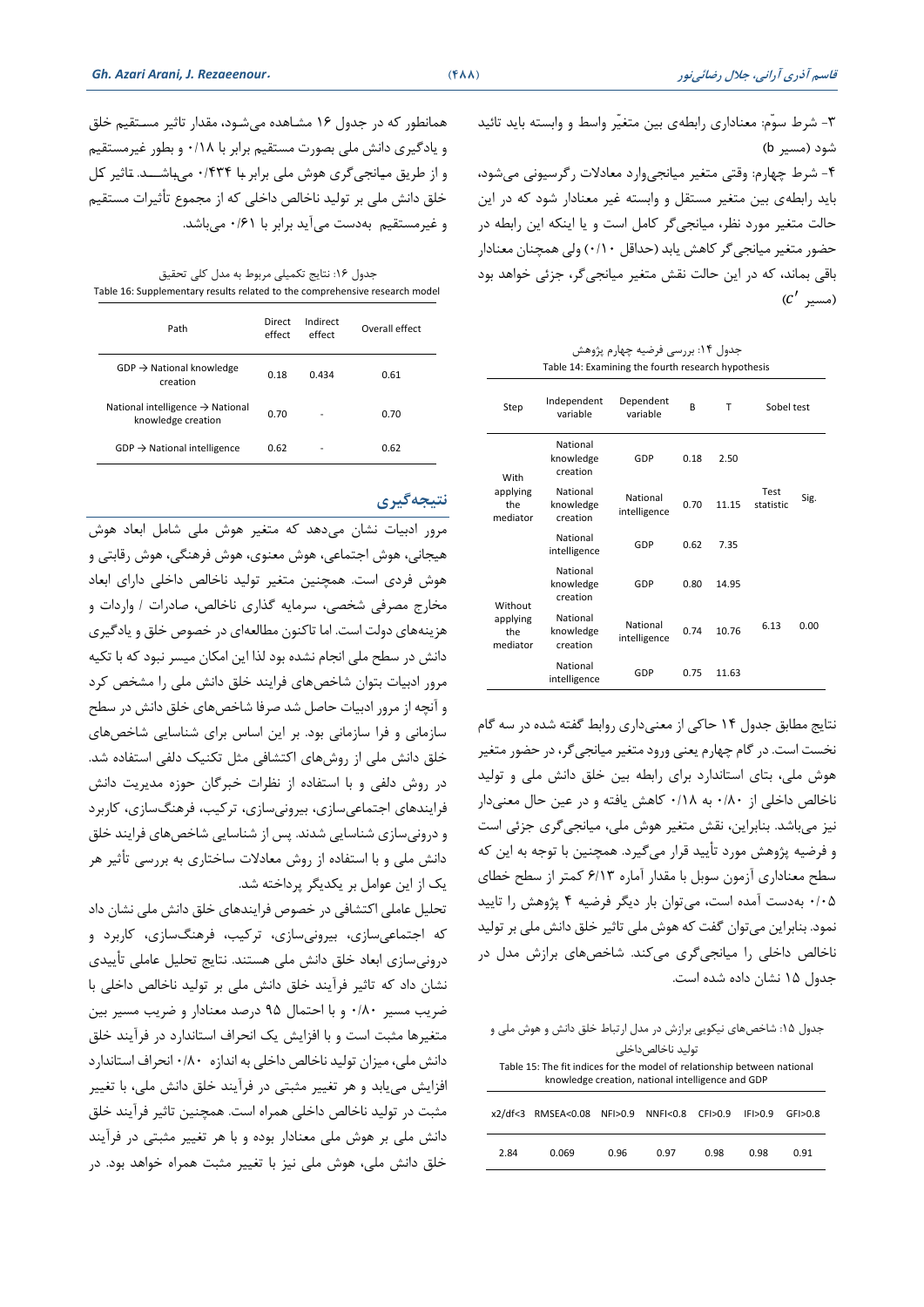ادامه نتایج نشان داد که متغیر هوش ملی بر تولید ناخالص داخلی تأثیرگذار است. در نهایت با ورود متغیر میانجی گر نتایج مبیّن این است که در حضور متغیر هوش ملی، بتای استاندارد برای رابطه بین خلق دانش ملی و تولید ناخالص داخلی از 0/8 به 0/18 کاهش یافته ولی همچنان معنیدار میماند. بنابراین، فرایند خلق دانش ملی با اثر واسطه ای هوش ملی، بر تولید ناخالص داخلی تأثیرگذار است و رابطه واسطه ای هوش ملی نیز مورد تأیید قرار گرفت.

این پووهش محدودیت هایی نیز به همراه داشت. یکی از این محدودیت ها تفکر کلیشهای در خصوص فرایند خلق دانش بود. از آنجا که تاکنون تمامی مدل های خلق دانش در مقیاس سازمانی ارائه شده اند، خبرگان در ابتدا به سختی با این مفهوم انس گرفتند و الزم بود دید وسیع تری به موضوع داشته باشند. از این رو محقق در ابتدا الزم دانست پیش از ارسال پرسشنامه مرحله 1 دلفی توضیحات الزم را به خبرگان داده و تأکید کند که تحلیلهایی که ارائه میدهند باید بین سازمانی و کالن باشد و محقق در تمام مسیر مراقب بود که خبرگان ناخودآگاه از هدف دور نشوند. همچنین به دلیل جدید بودن موضوع، بررسی نظرات خبرگان و ارسال مجدد پرسشنامهها و اجماع نظر میان آن ها کمی بیش از حد معمول به طول انجامید. محدودیت دیگر این پووهش تعداد خبرگان مدیریت دانش بود که به پرسشنامه پاسخ دادند. از آنجا که مفهوم خلق دانش ملی ایده جدیدی بود بسیاری از خبرگانی که پرسشنامه را دریافت کردند نتوانستند با آن ارتباط برقرار کرده و از پاسخ به پرسشنامه امتناع ورزیدند. اگرخه در نهایت 7 تن از خبرگان همکاری کردند و ابعاد خلق دانش ملی شناسایی شد ولی اگر تعداد اعضای نمونه افزایش می یافت نتایج این تحقیق از اعتبار بیشتری برخوردار بود.

در این پووهش تنها از یکی از ابعاد مدیریت دانش یعنی "خلق دانش" استفاده شد. در حالی که میتوان برای ارتقاء عملکرد ملی به جای این که تنها به خلق دانش در سطح ملی بیندیشیم به کلیه فرایندهای خرخه مدیریت دانش در جامعه توجه داشته باشیم. بر این اساس پیشنهاد میشود سایر محققین ابعاد دیگر خرخه مدیریت دانش را نیز در نظر گرفته و یك گام فراتر روند. همچنین محققان میتوانند خالش های موجود و موانع بالقوه در فرایند خلق دانش ملی و یا الزامات خلق دانش را در سطح ملی مورد بررسی قرار دهند. بعنوان پیشنهادی دیگر، محققان می توانند به بررسی فرایندهای خلق دانش در سطح بین الملل با در نظر گرفتن تفاوت های فرهنگی پرداخته راهکارهایی برای افزایش احتمال خلق دانش در سطح جهانی ارائه دهند. پیشنهاد میشود محققان آتی به مقایسه تطبیقی مدل خلق دانش ملی با سایر مدلهای اندازه گیری سرمایه فکری در سطح جهان بپردازند و نقاط قوت و ضعف هر مدل را بررسی کرده و این مدل ها را بر اساس کاربردپذیری آن ها در کشورهای مشابه اولویت بندی کنند. همچنین پیشنهاد می شود پووهشگران با استفاده از نظریه منطق فازی به اندازه گیری نسبی هر یك از سازه های فرایند خلق دانش ملی پرداخته و در این رابطه تحقیقات میدانی و آکادمیك انجام شود. بعنوان پیشنهادی دیگر، محققان

میتوانند این پووهش را روی یك صنعت خاص انجام داده و نتایج آن را با نتایج این مطالعه مقایسه کنند.

**مشارکت نويسندگان**

تمام نویسندگان به نسبت سهم برابر در این پووهش مشارکت داشتند.

## **تشکر و قدردانی**

این مقاله برگرفته از رستاله دکتری قاستم آذری آرانی با عنوان: »ارائه متدل خلق دانش ملی و ارزیتابی تتأثیر آن بر تولیتد نتاختالص داخلی بتا در نظر گرفتن نقش واستطهای هوش ملی»، به راهنمایی دکتر جلال رضتایی نور و مشتاوره دکتر مهدی استماعیلی در دانشتگاه آزاد استالمی واحد قم است.

#### **تعارض منافع**

»هیچگونه تعارض منافع توسط نویسندگان بیان نشده است.«

#### **منابع و مآخذ**

[1] Hoegl M, Schulze A. How to support knowledge creation in new product development: An investigation of knowledge management methods. *European Management Journal*. 2005; 23: 263–273.

[2] Choi B, Lee, H. Knowledge management strategy and its link to knowledge creation process. *Expert System with Application*. 2002; 23(3): 173–187.

[3] Martin-de-Castro G, Lopez-Saez P, Navas-Lopez J. Processes of knowledge creation in knowledge-intensive firms: Empirical evidence from Boston's Route 128 and Spain. *Technovation*. 2008; 28: 222–230.

[4] Lloria MB. Differentiation in knowledge-creating organizations. *International Journal of Manpower*. 2007; *28*(8): 674–693.

[5] Nonaka I, Takeuchi H. *The knowledge creating company – How Japanese companies create the dynamics of innovation.* London : Oxford University Press; 1995.

[6] Esteban GG, Lópezhyphenpueyo C, Sanaú J. Human capital measurement in OECD countries and its relation to gdp growth and innovation. *Revista de Economía Mundial*. 2015; 39.

[7] Giulioni G. The product innovation process and GDP dynamics. *Evolutionary Economics*. 2011; 21(4): 595–618.

[8] Rajput N, Khanna A, Oberoi S. Global innovation index and its impact on GDP of BRICS nations-innovation linkages with economic growth: An empirical study. *Global Journal of Enterprise Information System*. 2012; 4(2): 35–44.

[9] Dettwiler P. Modelling the relationship between business cycles and office location: The growth firms. *Facilities*. 2008; 26(3/4): 157–172.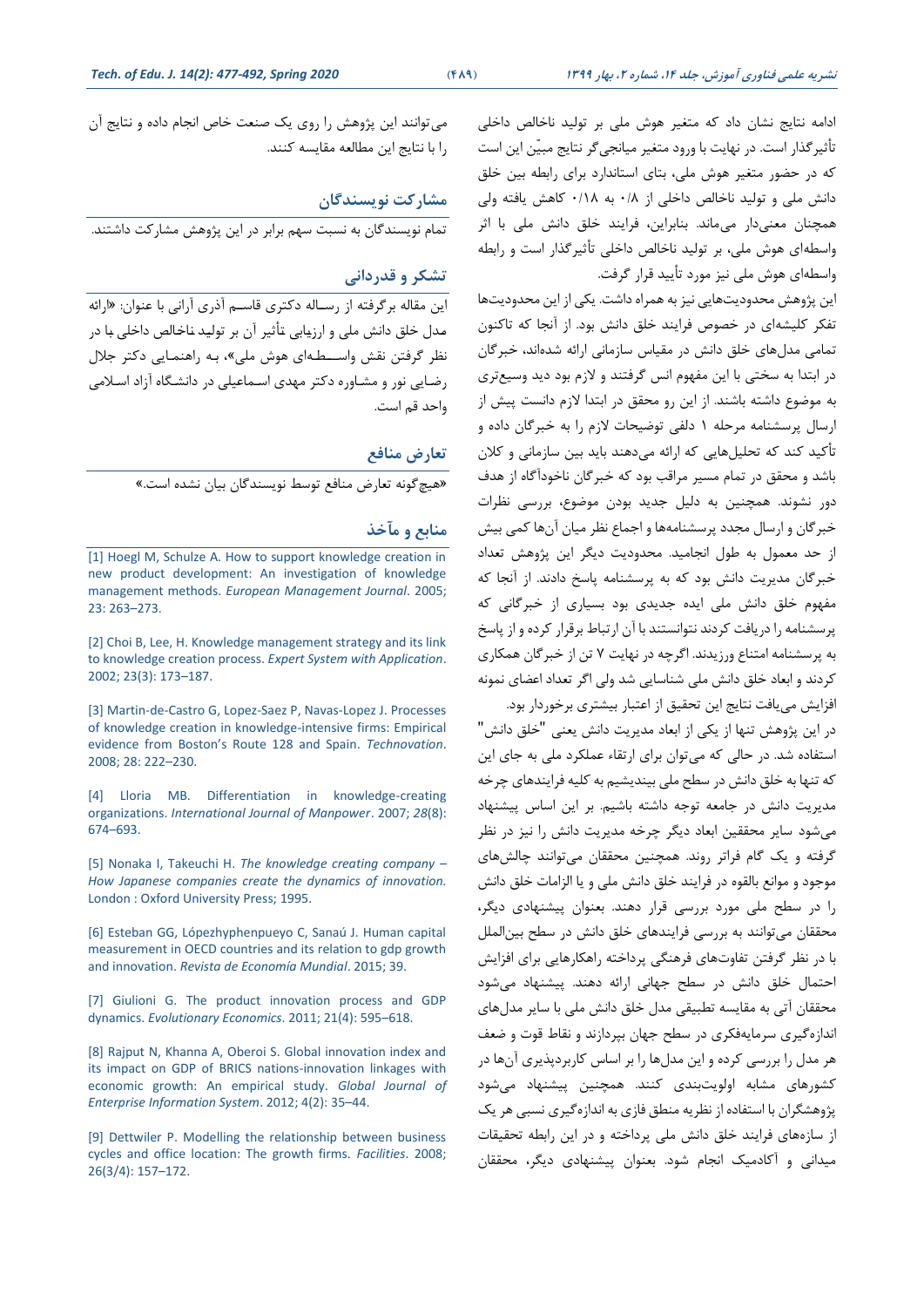*Individual Differences*. 2013; *55*(4): 391–398.

[24] Carl N. IQ and socio-economic development across local authorities of the UK. *Intelligence*. 2016; 55: 90–94.

[25] Hafer RW. Intelligence Cross-country evidence on the link between IQ and fi nancial development. *Intelligence*. 2016; 55: 7–13.

[26] Martinsons MG, Davison RM, Huang Q. Strategic knowledge management failures in small professional service firms in China. *Information Management*. 2017; 37(4): 327–338.

[27] Dalmarco G, Maehler AE, Trevisan M, Schiavini JM. The use of knowledge management practices by Brazilian startup companies. *RAI Revista de Administração E Inovação*. 2017; 14(3): 226–234.

[28] Barão A, Vasconcelos JB, de, Rocha Á, Pereira R. A knowledge management approach to capture organizational learning networks. *Information Management*. 2017; 37(6): 735- 740.

[29] Nowacki R, Bachnik K. Innovations within knowledge management. *Business Research*. 2016; 69(5): 1577–1581.

[30] Santoro G, Vrontis D, Thrassou A, Dezi L. The Internet of Things: Building a knowledge management system for open innovation and knowledge management capacity. *Technological Forecasting and Social Change.* 2017; 136: 347- 354.

[31] Edgar Serna M, Oscar Bachiller S, Alexei Serna A. Knowledge meaning and management in requirements engineering. *Information Management.* 2017; 37(3): 155–161.

[32] Salehi M, Shahamet N, Dindarloo S, Dindarloo S. Relation between organizational intelligence and knowledge management among faculties members of Azad University of Marvdasht. *A New Approach for Research in Educational Management*. 2012; 2(3).

[33] Lim MK, Tseng ML, Tan KH, Bui, TD. Knowledge management in sustainable supply chain management: Improving performance through an interpretive structural modelling approach. *Cleaner Production*. 2017; 162: 806–816.

[34] Weinreich R. Groher I. Software architecture knowledge management approaches and their support for knowledge management activities: A systematic literature review. *Information and Software Technology*. 2016; 80: 265–286.

[35] Thannhuber MJ, Bruntsch A, Tseng MM. Knowledge Management: Managing Organizational Intelligence and Knowledge in Autopoietic Process Management Systems – Ten Years Into Industrial Application. *Procedia CIRP*. 2017; 63: 384– 389.

[36] Nor'ashikin A, Tretiakov A, Whiddett D, Hunter I. Knowledge management systems success in healthcare: Leadership matters. *Medical Informatics*. 2017; 97: 331–340.

[37] Vasconcelos PJB, Kimble C, Carreteiro P, Rocha Á. The

[10] Shehata GM. Leveraging organizational performance via knowledge management systems platforms in emerging economies: Evidence from the Egyptian Information and Communication Technology (ICT) industry. *VINE*. 2015; 45(2): 239–278.

[11] Potas N, Ercetin SS, Kocak S. Multi dimensional organizational intelligence measurements for determining the institutional and managerial capacity of girls technical education institution (Diyarbakir, sanliurfa and Konya/ Turkey). *Business Management*. 2010; 4(8): 1644–1651.

[12] Resto A. *Organizational intelligence: Attitudes and habits of Hispanic entrepreneurs in the process of decision-making and business performance*. *college of management and technology* [dissertation]. Walden University, College of Management and Technology; 2009.

[13] Mooghali, AR, Azizi AR. Relation between organizational intelligence and organizational knowledge management development. *World Aapplied Sciences Journal*. 2008; 4(1): 1–8.

[14] Jung, Y. *An approach to organizational intelligence management (a framework for analyzing organizational intelligence within the construction process* [dissertation]. *Faculty of the Virginia Polytechnic Instate and State University;*  2009.

[15] Satari ghahfarokhi, M. The relationship between knowledge management subsystem in learning organization and organizational intelligence items. Knowledge Management National Conference: 2008 Feb: Tehran, Iran.

[16] Marjani AB, Arabi P. The role of organizational intelligence in organizational knowledge management (The case of the central bank of the Islamic republic of Iran). *Social Sciences*. 2011; 25(3): 49–58.

[17] Heaven PCL, Ciarrochi J. When IQ is not everything: Intelligence, personality and academic performance at school. *Personality and Individual Difference*. 2012; 53: 518–522.

[18] Lynn R. Intelligence IQs predict differences in the technological development of nations from 1000 BC through 2000 AD. *Intelligence*. 2012; *40*(5): 439–444.

[19] Burhan NAS, Salleh F, Burhan NMG. National intelligence and private health expenditure: Do high IQ societies spend more on health insurance? *Intelligence.* 2015; *52*: 1–8.

[\[20\] Vanhanen T. National IQs and their demographic](http://doi.org/10.1016/j.paid.2011.08.007)  [correlates. Personality and Individual Differences. 2012; 53\(2\):](http://doi.org/10.1016/j.paid.2011.08.007)  99–[102.](http://doi.org/10.1016/j.paid.2011.08.007)

[21] Meisenberg G. National IQ and economic outcomes. *Personality and Individual Differences*. 2012; 53(2): 103–107.

[22] Rindermann H. Intellectual classes, technological progress and economic development: The rise of cognitive capitalism. *Personality and Individual Differences*. 2012; 53(2): 108–113.

[23] Zajenkowski M, Stolarski M, Meisenberg G. Openness, economic freedom and democracy moderate the relationship between national intelligence and GDP. *Personality and*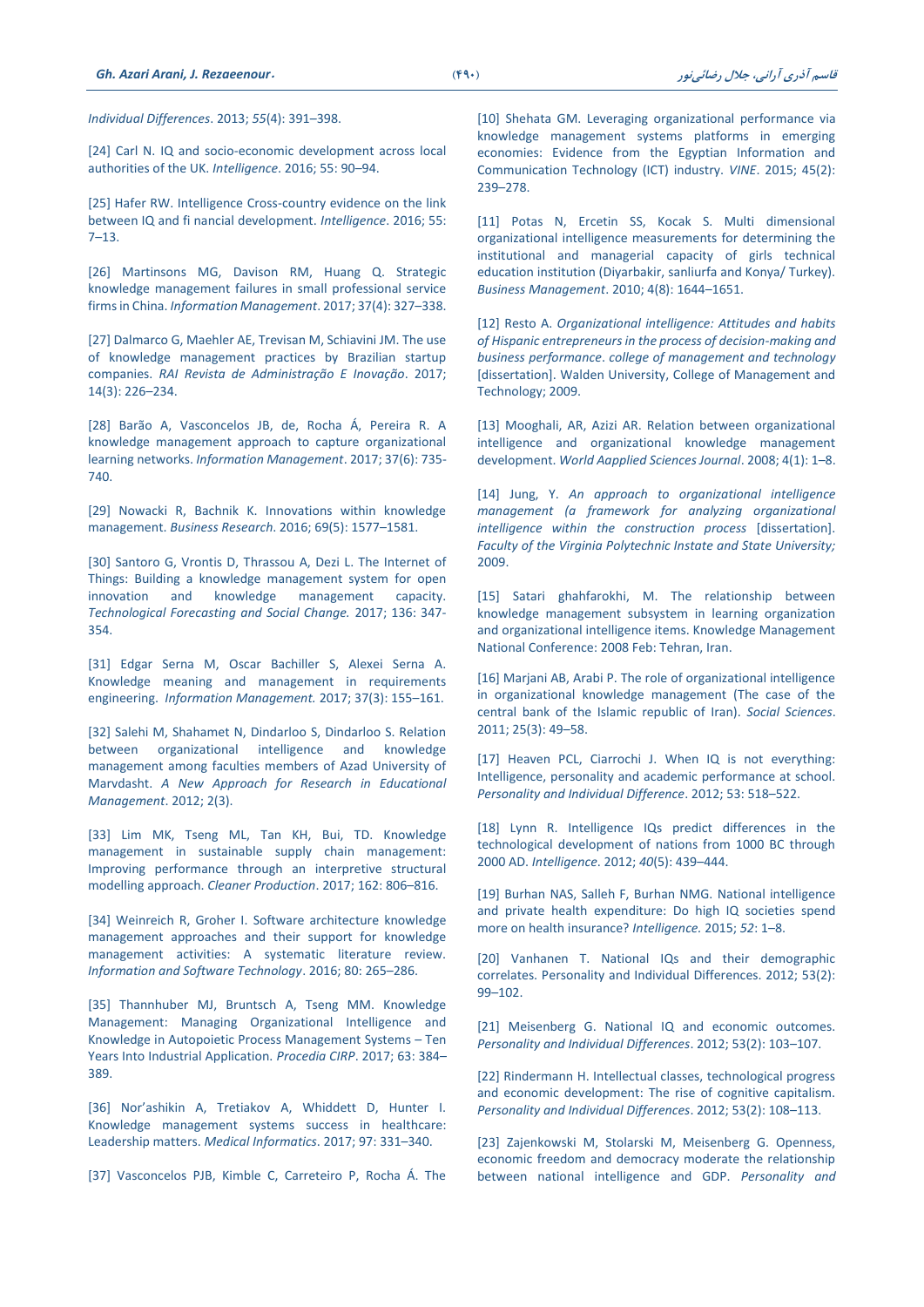[51] Jiang Y, Guo Y, hang, Y. Forecasting China's GDP growth using dynamic factors and mixed-frequency data. *Economic Modelling*. 2017; 66: 132-138.

[52] Creamer K, Botha RT. Assessing nominal GDP targeting in the South African context. *Central Bank Review*. 2017; *17*(1): 1– 10.

[53] Jones G, Schneider W, Uni- GM, Davis M, Smith W, Caplan B, Mason G. IQ in the production function: Evidence from immigrant earnings. *Economic Inquiry*. 2010; 48(3): 743–755.

[54] Hafer RW. Cross-country evidence on the link between IQ and financial development. *Intelligence*. 2016; 55: 7–13.

[55] Varjan P, Rovňaníková D, Gnap J. Examining Changes in GDP on the Demand for Road Freight Transport. *Procedia Engineering*. 2017; 192: 911–916.

[56] Leimbach M, Kriegler E, Roming N, Schwanitz J. Future growth patterns of world regions – A GDP scenario approach. *Global Environmental Change*. 2017; 42: 215–225.

[57] Salavera C, Usán P, Chaverri I, Gracia N, Delpueyo, M. Emotional Intelligence and Creativity in First- and Second-year Primary School Children. *Procedia - Social and Behavioral Sciences*. 2017; *237*: 1179–1183.

[58] Budrina E. Gender Characteristics of intelligence and academic achievement of younger schoolchildren. *Procedia - Social and Behavioral Sciences*. 2017; 237: 1390–1397.

[59] Bernardo BI, Presbitero A. Belief in polyculturalism and cultural intelligence: Individual- and country-level differences. *Personality and Individual Differences*. 2017; 119: 307–310.

[60] Kang, JS, Ojha A, Lee G, Lee M. Difference in brain activation patterns of individuals with high and low intelligence in linguistic and visuo-spatial tasks: An EEG study. *Intelligence*. 2017; 61: 47–55.

[61] Bahrami MA, MehdiKiani M, Montazeralfaraj R, FallahZadeh H, MohammadZadeh M. The mediating role of organizational learning in the relationship of organizational intelligence and organizational agility. *Osong Public Health and Research Perspectives*. 2016; *7*(3): 190–196.

[62] Zamroziewicz MK, Talukdar MT, Zwilling CE, Barbey AK. Nutritional status, brain network organization, and general intelligence. *NeuroImage*. 2017; 161: 241-250.

[63] Arnott D, Lizama F, Song Y. Patterns of business intelligence systems use in organizations. *Decision Support Systems*. 2017; *97*: 58–68.

[64] Hunt E, Wittmann W. National intelligence and national prosperity. *Intelligence*. 2008; *36*(1): 1–9.

[65] Meisenberg G. How does racial diversity raise income inequality? *Journal of Social, Political and Economic Studies*. 2008; *33*: 3–26.

application of knowledge management to software evolution. *Information Management*. 2017; 37(1–part A): 1499–1506.

[38] Acar MF, Tarim M, Zaim H, Zaim S, Delen D. Knowledge management and ERP: Complementary or contradictory? *Information Management*. 2017; 37(6): 703–712.

[39] Rodríguez-Enríquez CA, Alor-Hernández G, Mejia-Miranda J, Sánchez-Cervantes JL, Sánchez-Ramírez C. Supply chain knowledge management supported by a simple knowledge organization system. *Electronic Commerce Research and Applications*. 2016; 19: 1–18.

[40] Burghaus K, Funk P. Endogenous Growth, Green Innovation and GDP Deceleration in a World with Polluting Production Inputs. Annual Conference 2013 May (Duesseldorf): Competition Policy and Regulation in a Global Economic Order (No. 80022): 2013 May: Verein für Socialpolitik/German Econom.

[41] Cerchione R, Esposito E. Using knowledge management systems: A taxonomy of SME strategies. *Information Management*. 2017; 37(1 part B): 1551–1562.

[42] Jankelová N, Móricová Š, Masár D. The current state of knowledge management activities in health facilities in Slovakia. *Kontakt.* 2016; 18(4): e265–e275.

[43] Shakerian H, Dehnavi HD, Shateri F. A Framework for the Implementation of Knowledge Management in Supply Chain Management. *Procedia - Social and Behavioral Sciences*. 2016; *230*: 176–183.

[44] Burhan NAS, Mohamad MR, Kurniawan Y, Sidek AH. National intelligence, basic human needs, and their effect on economic growth. *Intelligence*. 2014; *44*(1): 103–111.

[\[45\] Rindermann H. Relevance of education and intelligence at](http://doi.org/10.1016/j.intell.2007.02.002)  [the national level for the economic welfare of people.](http://doi.org/10.1016/j.intell.2007.02.002)  *Intelligence*[. 2008; 36\(2\): 127](http://doi.org/10.1016/j.intell.2007.02.002)–142.

[46] Williams MA, Baek G, Li Y, Park LY, Zhao W. Global evidence on the distribution of GDP growth rates. *Physica A: Statistical Mechanics and Its Applications*. 2017; 468: 750–758.

[47] Bhandari P, Frankel J. Nominal GDP Targeting for Developing Countries. *Research in Economics*. 2017; 71(3): 491- 506.

[48] Bergman LR, Ferrer-Wreder L, Rita Ž, Žukauskienė R. Career outcomes of adolescents with below average IQ: Who succeeded against the odds? *Intelligence*. 2015; 52: 9–17.

[49] Kunanuntakij K, Varabuntoonvit V, Vorayos N, Panjapornpon C, Mungcharoen T. Thailand Green GDP assessment based on environmentally extended input-output model. *Cleaner Production*. 2017; 167: 970-977.

[50] Mogliani M, Darné O, Pluyaud B. The new MIBA model: Real-time nowcasting of French GDP using the Banque de France's monthly business survey. *Economic Modelling*. 2017; 64: 26–39.